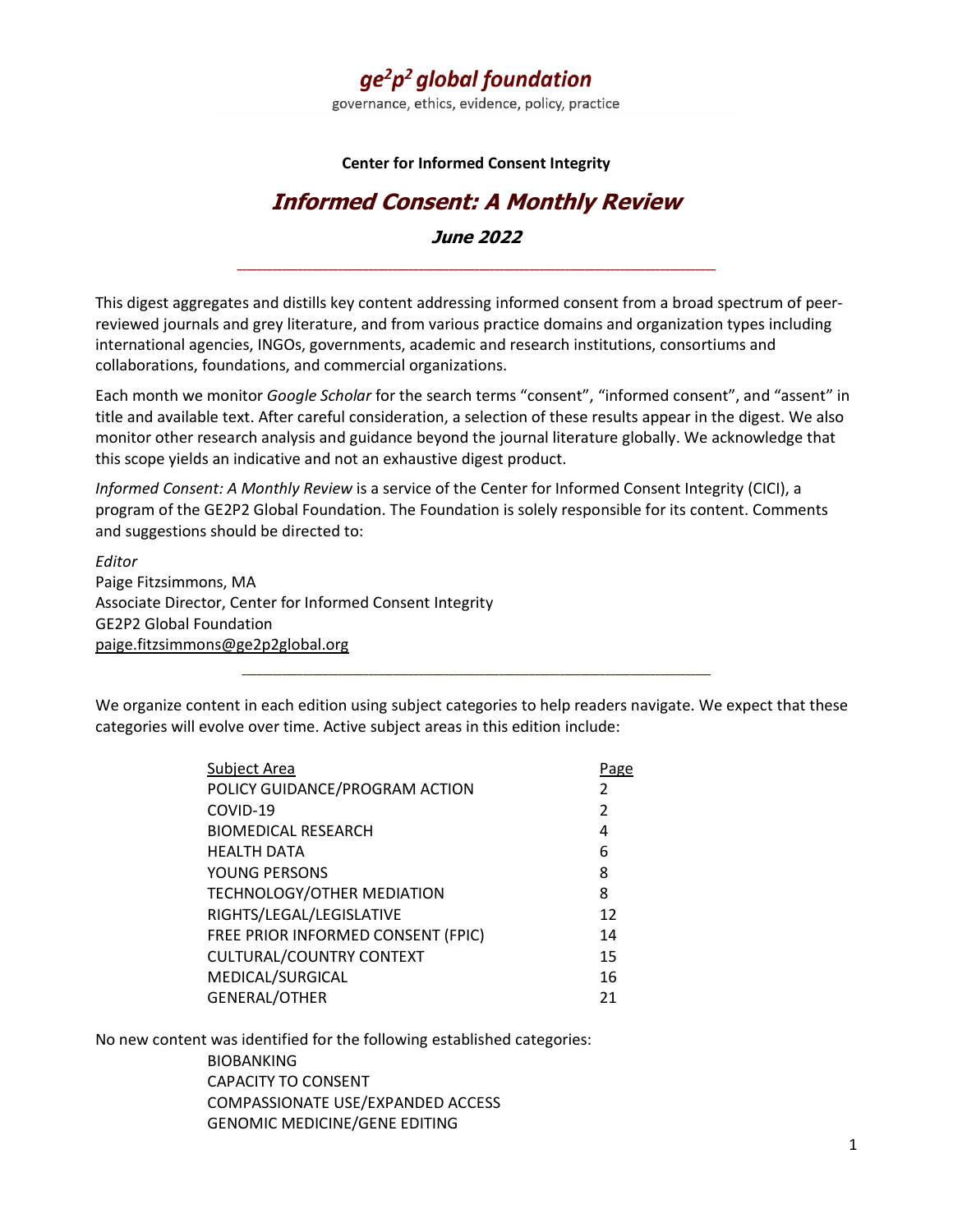#### HUMANITARIAN CONTEXT POLICY GUIDANCE/PROGRAM ACTION SOCIAL SCIENCE RESEARCH

*Please note that we maintain a glossary, an inventory of tools for assessment, as well as standards and guidance documents on ou[r website.](https://ge2p2global-centerforinformedconsentintegrity.org/)* 

**\_\_\_\_\_\_\_\_\_\_\_\_\_\_\_\_\_\_\_\_\_\_\_\_\_\_\_\_\_\_\_\_\_\_\_\_\_\_\_\_\_\_\_\_\_\_\_\_\_\_\_\_\_\_\_\_\_\_\_\_\_\_\_\_\_\_\_\_\_\_\_\_\_\_\_\_\_\_\_\_\_\_\_\_\_\_\_\_\_\_\_\_\_\_\_**

# **POLICY GUIDANCE/PROGRAM ACTION**

#### **[Emergency use of unproven clinical interventions outside clinical trials: ethical considerations](https://apps.who.int/iris/bitstream/handle/10665/352902/9789240041745-eng.pdf)** *Technical Document*

#### **World Health Organisation, 12 April 2022**

*Open Access*

# *Introduction*

Outbreaks and other events that may become public health emergencies frequently face a lack of safe and effective therapeutic or preventive interventions, such as drugs specific to the pathogen or condition. WHO and its partners therefore established the "WHO R&D blueprint" in 2016 to stimulate research into diseases or conditions that pose the greatest public health risks because of their epidemic potential or for which there are no or insufficient countermeasures (31). In response to the ethical duty to conduct research during public health emergencies (17), rapid, rigorous, simple clinical trials or other types of research (32, 33) are essential to establish the safety and efficacy of unproven interventions – including "off label" interventions (9) – and to discard those that are unsafe or ineffective to avoid their use in health systems. When a PHEIC is declared, "it is critical that the global research effort is rapid, robust, conducted at scale and coordinated across multiple countries" (33)…

#### **Summary of ethical criteria**

| 10. Individual informed     | A qualified ethics committee should determine that the informed consent of individuals or the                                                                                                                                                                                                                                                                                                                                                        |
|-----------------------------|------------------------------------------------------------------------------------------------------------------------------------------------------------------------------------------------------------------------------------------------------------------------------------------------------------------------------------------------------------------------------------------------------------------------------------------------------|
| consent                     | appropriate, authorized representative is properly obtained.                                                                                                                                                                                                                                                                                                                                                                                         |
| 11. Community<br>engagement | A ministry of health or other relevant authority should establish appropriate policies for community<br>engagement to prevent social practices that may threaten the validity of adequate consent, such as<br>overstatement of evidence and potential benefits, understatement of risk and uncertainties, undue<br>promotion of unproven interventions, undue influence on the public and the medical community or<br>exploitation of vulnerability. |

#### **Commentary**

| 10. Individual informed | A qualified ethics committee should determine that the informed consent of individuals or their |
|-------------------------|-------------------------------------------------------------------------------------------------|
| consent                 | appropriate authorized representative is properly obtained.                                     |

#### **:::::: ::::::**

## **COVID-19**

## **[Patient consent preferences on sharing personal health information during the COVID-19](https://bmcmedethics.biomedcentral.com/articles/10.1186/s12910-022-00790-z)  [pandemic: "the more informed we are, the more likely we are to help"](https://bmcmedethics.biomedcentral.com/articles/10.1186/s12910-022-00790-z)** *Research*

Sarah Tosoni, Indu Voruganti, Katherine Lajkosz, Shahbano Mustafa, Anne Phillips, S. Joseph Kim, Rebecca K. S. Wong, Donald Willison, Carl Virtanen, Ann Heesters, Fei-Fei Liu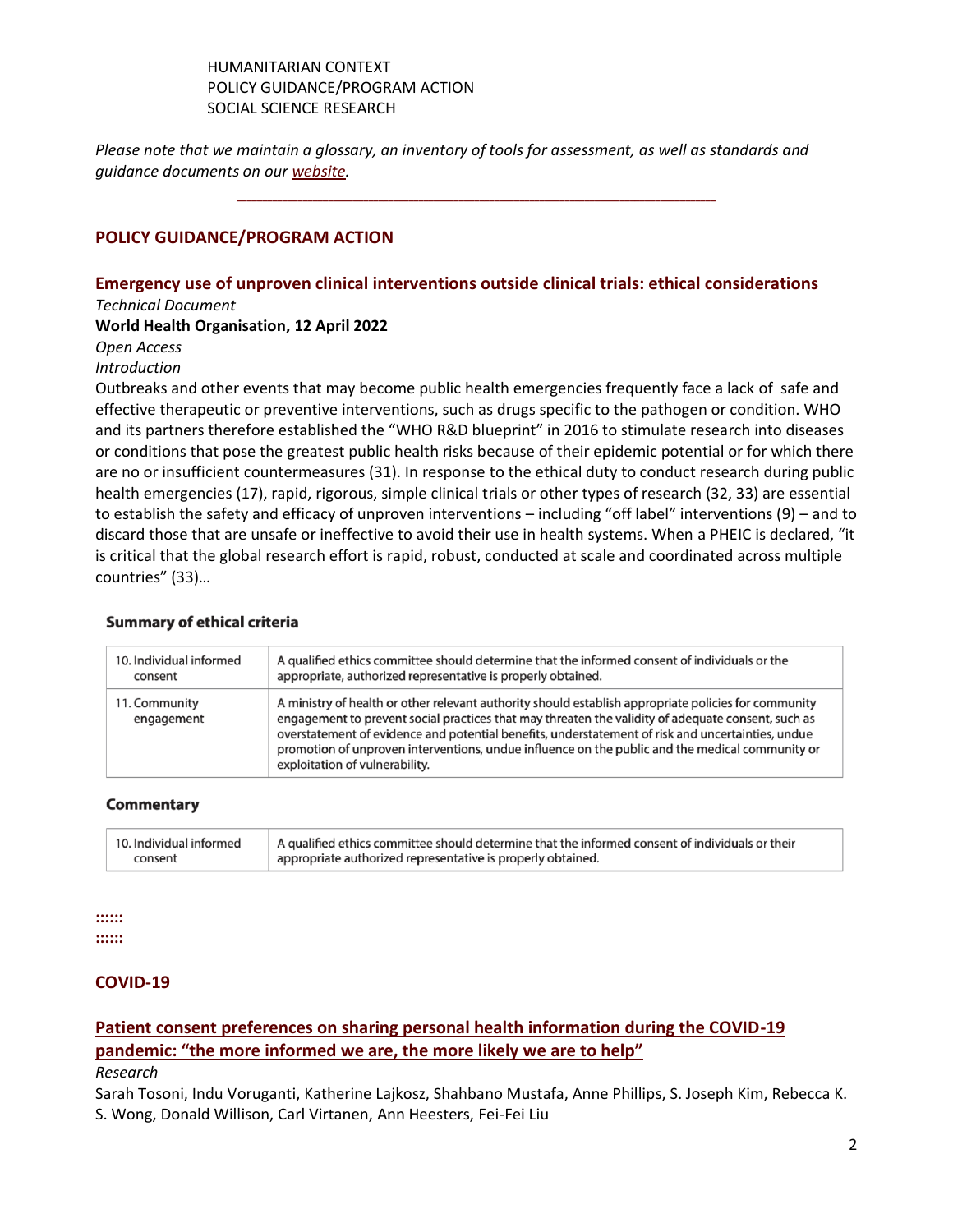#### **BMC Medical Ethics, 20 May 2022; 23(53)**

*Open Access*

*Abstract*

#### *Background*

Rapid ethical access to personal health information (PHI) to support research is extremely important during pandemics, yet little is known regarding patient preferences for consent during such crises. This follow-up study sought to ascertain whether there were differences in consent preferences between pre-pandemic times compared to during Wave 1 of the COVID-19 global pandemic, and to better understand the reasons behind these preferences.

#### *Methods*

A total of 183 patients in the pandemic cohort completed the survey via email, and responses were compared to the distinct pre-pandemic cohort (n = 222); all were patients of a large Canadian cancer center. The survey covered (a) broad versus study-specific consent; (b) opt-in versus opt-out contact approach; (c) levels of comfort sharing with different recipients; (d) perceptions of commercialization; and (e) options to track use of information and be notified of results. Four focus groups (n = 12) were subsequently conducted to elucidate reasons motivating dominant preferences.

#### *Results*

Patients in the pandemic cohort were significantly more comfortable with sharing all information and biological samples (90% vs. 79%, p = 0.009), sharing information with the health care institution (97% vs. 83%, p < 0.001), sharing information with researchers at other hospitals (85% vs. 70%, p < 0.001), sharing PHI provincially (69% vs. 53%, p < 0.002), nationally (65% vs. 53%, p = 0.022) and internationally (48% vs. 39%, p = 0.024) compared to the pre-pandemic cohort. Discomfort with sharing information with commercial companies remained unchanged between the two cohorts (50% vs. 51% uncomfortable, p = 0.58). Significantly more pandemic cohort patients expressed a wish to track use of PHI (75% vs. 61%, p = 0.007), and to be notified of results (83% vs. 70%, p = 0.012). Thematic analysis uncovered that transparency was strongly desired on outside PHI use, particularly when commercialization was involved. *Conclusions*

In pandemic times, patients were more comfortable sharing information with all parties, except with commercial entities, where levels of discomfort (~ 50%) remained unchanged. Focus groups identified that the ability to track and receive results of studies using one's PHI is an important way to reduce discomfort and increase trust. These findings meaningfully inform wider discussions on the use of personal health information for research during global crises.

# **[Equipoise, standard of care and consent: responding to the authorisation of new COVID-19](https://philarchive.org/archive/HOLESO-6)  [treatments in randomised controlled trials](https://philarchive.org/archive/HOLESO-6)**

*Current controversy* Soren Holm, Jonathan Lewis, Rafael Dal-Ré **Journal of Medical Ethics, 13 May 2022** *Open Access*

#### *Abstract*

In response to the COVID-19 pandemic, large-scale research and pharmaceutical regulatory processes have proceeded at a dramatically increased pace with new and effective, evidence-based COVID-19 interventions rapidly making their way into the clinic. However, the swift generation of high-quality evidence and the efficient processing of regulatory authorisation have given rise to more specific and complex versions of well known research ethics issues. In this paper, we identify three such issues by focusing on the authorization of molnupiravir, a novel antiviral medicine aimed at reducing the ability of SARS-CoV-2 to multiply in the body, for clinical use by the National Health Service in England and the concomitant testing of molnupiravir through the large-scale Platform Adaptive trial of Novel antivirals for early treatment of COVID-19 In the Community randomized control trial. By analysing the ways in which the authorisation and clinical use of molnupiravir complicate standard approaches to clinical equipoise, standard of care and participant consent in the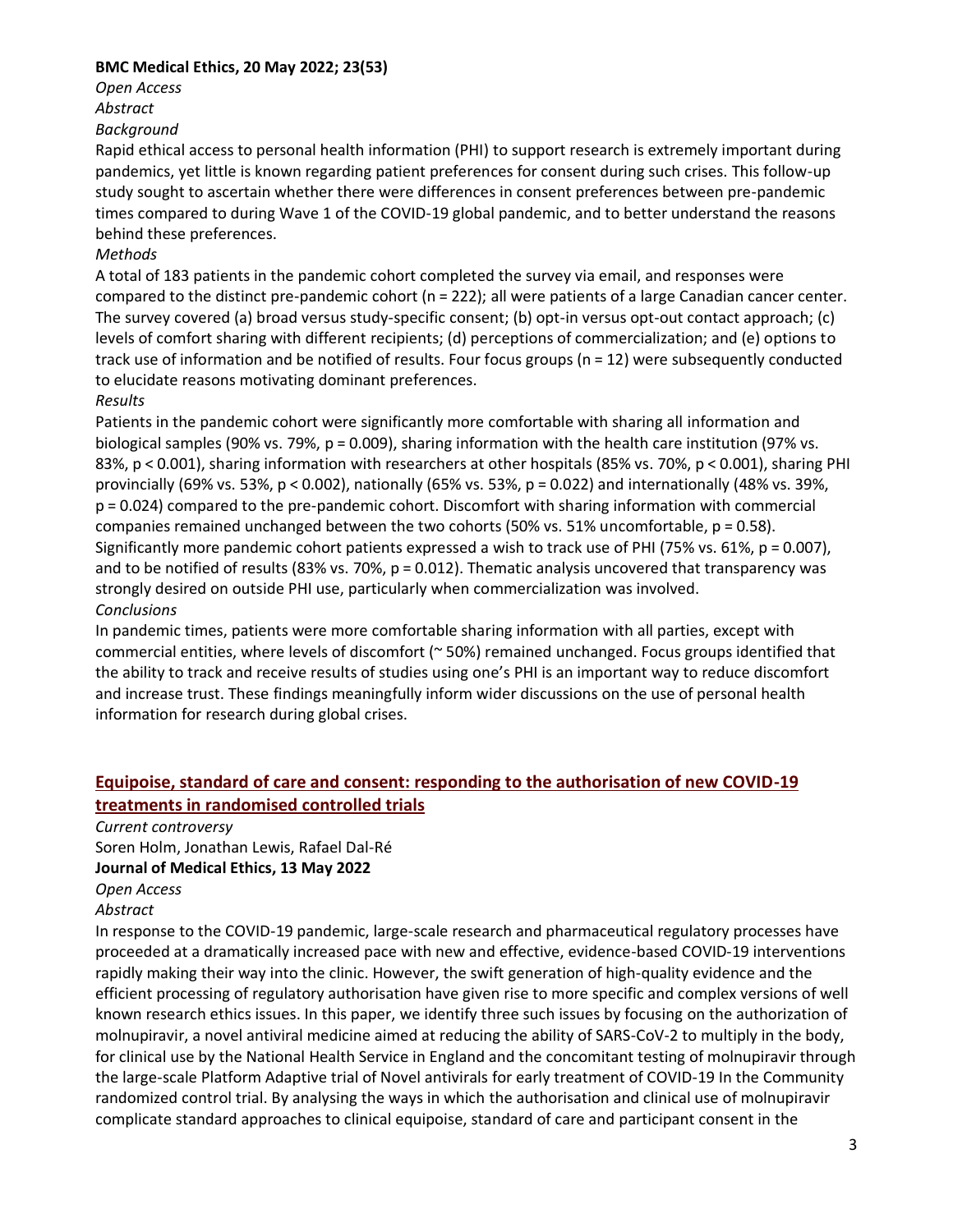PANORAMIC randomised control trial, we will explain some ethical implications for clinical trials that aim to study the efficacy and safety of new COVID-19 and other therapeutics when conditional authorisation has already been granted and when such treatments have already been made available to patients by national health providers.

# **E-Consent – [an innovative solution to maintain recruitment momentum in clinical trials during the](https://pesquisa.bvsalud.org/global-literature-on-novel-coronavirus-2019-ncov/resource/pt/covidwho-1721165)  [COVID-19 pandemic](https://pesquisa.bvsalud.org/global-literature-on-novel-coronavirus-2019-ncov/resource/pt/covidwho-1721165)**

R Almeida-Magana, J. Grierson, H. Maroof, R. Clow, E. Dineen, T. Al-Hammouri, N. Muirhead, C. Brew-Graves, J. Kelly, G. Shaw

#### **European Urology, 2022**

#### *Abstract*

#### *Introduction & Objectives*

The NeuroSAFE PROOF trial is an ongoing randomized clinical trial evaluating the role of frozen section analysis during robot assisted radical prostatectomy for localized prostate cancer. In response to the COVID-19 crisis, recruitment was halted, and a remote e-Consent solution was designed. The aim of this is to describe the implementation, impact on recruitment rate and patient's experience using e-Consent. *Materials & Methods*

To replace in person consent. An email-based PDF Auto-Archiver feature was created within the Research Electronic Data Capture (REDCap®) environment, following the structure and content of the already approved paper consent. Each question was included as a binary (yes/no) field. An electronic signature field allows the participant to sign the document using a mouse, stylus, or their finger. The signature is captured and appended as a PNG image with a timestamp. This allows research staff to review and electronically cosign and lock the document. This new tool was approved by the Health Research Authority, Research Ethics Committee, Trial Management Group and Sponsor. Owing to the process collecting patient identifiable data, the platform resides within the REDCap service being hosted behind a Data Safe Haven, which conforms to National Health Service Data Security & Protection Toolkit, General Data Protection Regulation and ISO 27001 Information Security standards.

## *Results*

Before recruitment suspension, the trial was recruiting an average of 9 patients per month, with an increasing trend. (Figure 1) After e- Consent implementation in June 2020, 63 new patients (4/month) have been enrolled despite a second lockdown, none of whom would have been recruited using the old methods given restrictions on face-to-face consultations. Patients have given positive feedback on the use of the platform. The use of this pathway eliminates the need to travel and, therefore, the resultant cost and potential risk of infection, while allowing patients to read and understand information in their own time before providing consent. (Figure Presented)

## *Conclusions*

Guidelines for e-Consent implementation are currently lacking. We present the first description of its use for prostate cancer research. This innovation was critical to resume recruitment for the NeuroSAFE PROOF trial and will be essential for planning future research.

**:::::: ::::::**

## **BIOMEDICAL RESEARCH**

# **[Ethical Justification for Deferral of Consent in the AcT Trial for Acute Ischemic Stroke](https://www.ahajournals.org/doi/abs/10.1161/STROKEAHA.122.038760)**

*Research Article*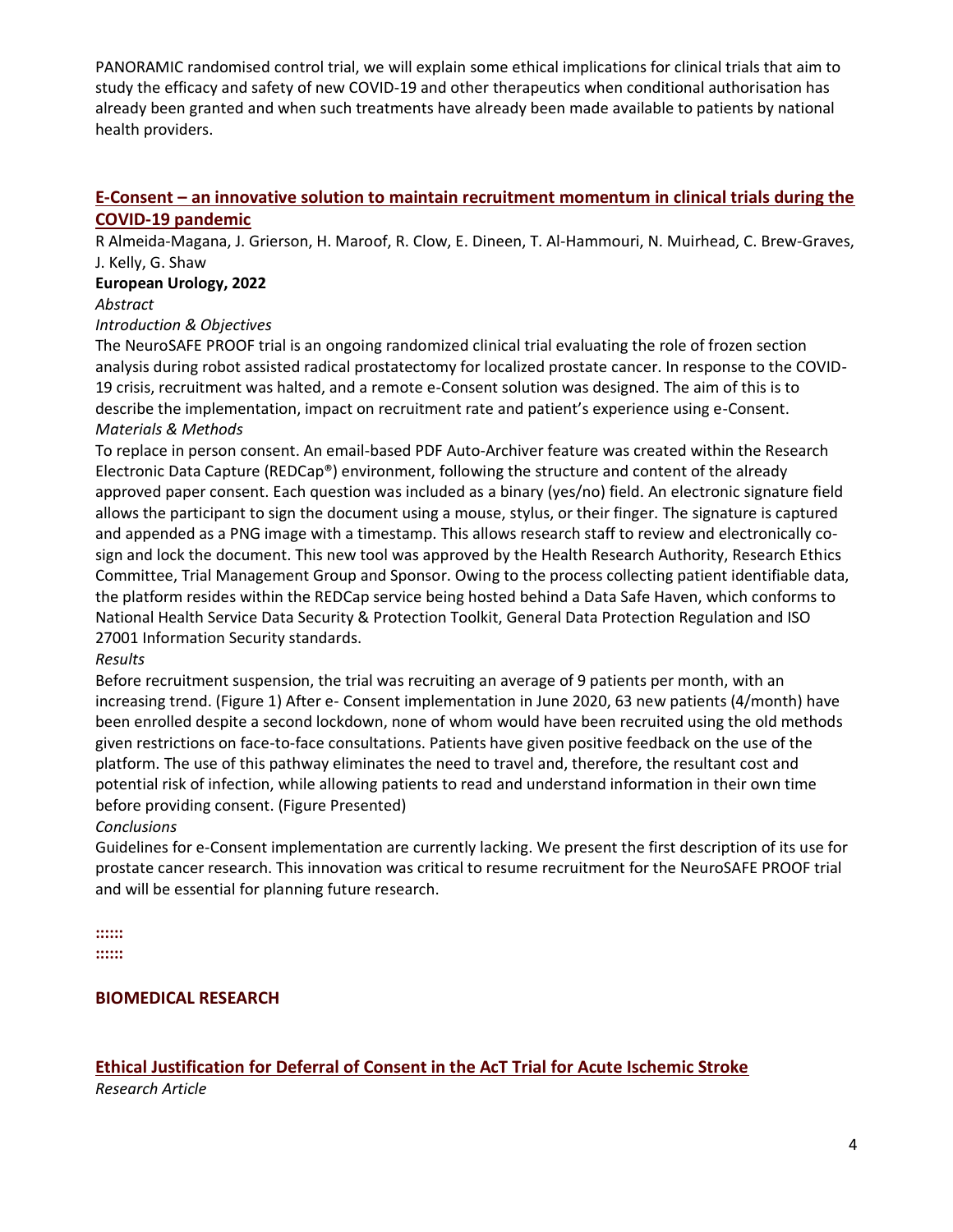Hannah Faris, Brian Dewar, Dar Dowlatshahi, Alnar Ramji, Carol Kenney, Stacey Page, Brian Buck, Michael D. Hill, Shelagh B. Coutts, Mohammed Almekhlafi, Tolulope Sajobi, Nishita Singh, Arshia Sehgal, Richard H. Swartz, Bijoy K. Menon, Michel Shamy

#### **Stroke, 23 May 2022**

#### *Abstract*

The AcT trial (Alteplase Compared to Tenecteplase) compares alteplase or tenecteplase for patients with acute ischemic stroke. All eligible patients are enrolled by deferral of consent. Although the use of deferral of consent in the AcT trial meets the requirements of Canadian policy, we sought to provide a more explicit and rigorous approach to the justification of deferral of consent organized around 3 questions. Ultimately, the approach we outline here could become the foundation for a general justification for deferral of consent.

# **[Should informed consent and information related to patient recruitment in clinical trials be](https://www.tandfonline.com/doi/abs/10.1080/08989621.2022.2078711)  [available to the reader of scientific articles? A case study in dentistry](https://www.tandfonline.com/doi/abs/10.1080/08989621.2022.2078711)**

*Research Article*

Clovis Mariano Faggion Jr

#### **Accountability in Research, 16 May 2022**

#### *Abstract*

Ethical aspects in research should be transparently reported. This study aimed to investigate whether informed consent and information related to patient recruitment in clinical studies are well-reported in the scientific literature. Randomized clinical trials (RCTs) on root coverage procedures published between November 2016 to November 2021 were selected from the PubMed database. Items/questions were used to guide the extraction of data related to patient recruitment, with a focus on the detailed report of informed consent used to clarify the research to the patient. Data were extracted from the published article and the respective research protocol published in a public registry. Information related to potential selective outcome reporting (SOR) was also extracted. 187 documents were initially screened and 74 reports of RCTs were included. No informed consent was published in the article. Only one research protocol provided a link to the informed consent. Deviations from reporting in the research protocol and published article were found, suggesting SOR. Informed consent and information related to patient recruitment in RCTs on root covering procedures are severely underreported. The present findings may stimulate further discussion and debate on the need for making this information publicly available.

# **[Patient and Proxy Recall After Providing Written or Oral Informed Consent to Participate in an](https://jamanetwork.com/journals/jamanetworkopen/fullarticle/2792293)  [Interventional Trial](https://jamanetwork.com/journals/jamanetworkopen/fullarticle/2792293)**

*Research Letter Ethics*

Angela Huttner, Elodie von Dach, Virginie Prendki, Stephan Harbarth, Laurent Kaiser **JAMA Network Open, 13 May 2022; 5(5)**

#### *Abstract*

#### *Introduction*

Patients' understanding and recall after granting written consent for trial participation are known to be suboptimal.1 A 2006 study among 44 hospitalized patients providing written consent to an interventional trial found that only 68% remembered the purpose of the trial 10 days later; one-fifth had no recollection of having consented to any study.2 Recall by patients granting oral consent, and by the healthy proxies granting written consent for patients without capacity, is underreported. We compared recall rates after 30 days for participation in a randomized clinical trial (RCT) among patients with capacity who had given written or oral consent and for proxies of patients without capacity who had given written consent. *Methods*

The RCT and this nested cohort study were approved by the Geneva Cantonal Ethics Commission. All participants or their proxies provided informed consent. This study is reported following the Strengthening the Reporting of Observational Studies in Epidemiology (STROBE) reporting guideline. This nested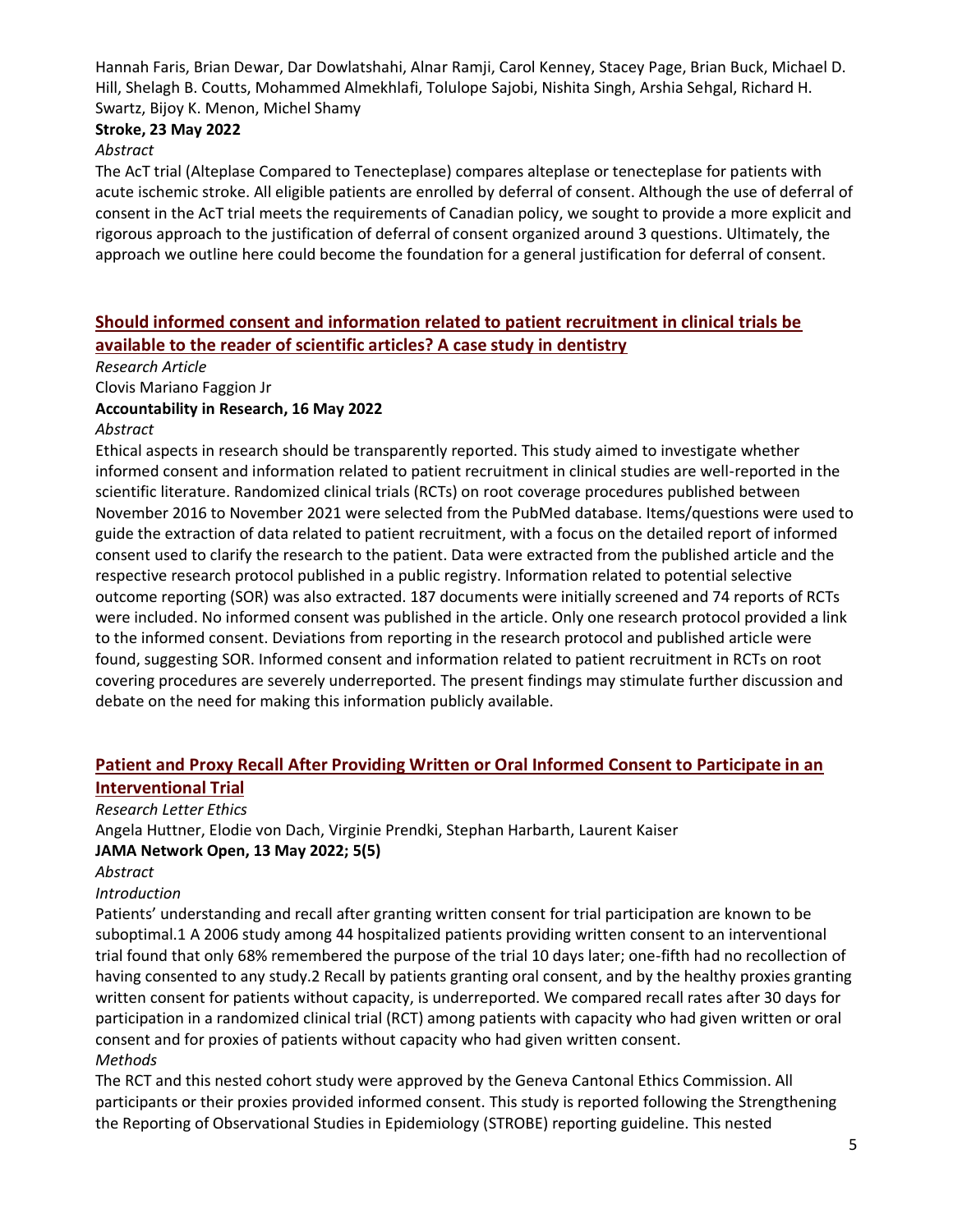prospective cohort study included all patients with capacity and all proxies of patients without capacity participating at a single site (Geneva University Hospital, Switzerland) of a multicenter RCT by von Dach et al3 comparing antibiotic durations for gram-negative bacteremia in adults hospitalized between 2017 and 2019. In line with Swiss law, consent could be granted in writing by the patient, orally with a witness's signature (for patients who were illiterate or physically unable to sign), or in writing by the proxy of a patient without capacity. Our primary outcome was the 30-day recall rate for RCT participation among patients providing written or oral consent and proxies providing written consent. On day 30, patients and proxies were contacted for the RCT's first clinical follow-up. They were asked whether they remembered (1) that they were (or their dependent was) participating in the RCT, (2) that they had granted consent, (3) the RCT's purpose, and (4) potential risks. Data were analyzed in Stata statistical software version 16.0 (StataCorp). Comparisons were performed with Fisher exact test; associations were 2-sided with P = .05 considered significant. Univariate logistic regression was used to assess factors potentially associated with recall. Data were analyzed from November 1 to 30, 2021.

#### *Results*

The Geneva site enrolled 240 patients in the RCT. Consent was granted in writing by 167 patients (69%), orally by 16 patients (7%), and in writing by the proxies of 57 patients (24%) without capacity. At 30 days, data were available for 231 patients (96%): 4 patients (2%) had died, 3 patients (1%) had been otherwise lost to follow-up, and 2 patients (1%) were not asked the nested study's questions. Median (IQR) patient age was 83 (74-89) years; 157 patients (65%) were women (Table 1). All proxies were next of kin. The time spent presenting the study and whether participants and proxies asked questions are detailed in Table 1. A total of 111 of 161 patients providing written consent (69%), 9 of 14 patients providing oral consent (64%), and 36 of 56 proxies (64%) remembered that they or their loved ones were participating in a trial. Furthermore, 60 patients providing written consent (37%), 5 patients providing oral consent (36%), and 21 proxies (37%) recalled granting consent; 40 patients providing written consent (25%), 5 patients providing oral consent (36%), and 20 proxies (36%) remembered the purpose of the trial. Few remembered the trial's potential risks (Table 1). In linear and univariate regression models, neither the time spent with patients or proxies, whether they had questions, nor consent modality was associated with improved recall (Table 2). *Discussion*

This cohort study among hospitalized patients, most of whom were elderly and all of whom had been acutely ill and hospitalized in the days prior, found that most patients had poor recall of their written consent to participate in an interventional trial (63%), a finding consistent with earlier studies.1,2 Yet recall after oral consent was no worse (64%), suggesting that the act of signing a document was not associated with improved retention or understanding. Perhaps most strikingly, recall by proxies, presumably healthy, providing written consent for their loved ones was as poor as that of patients who were seriously ill (63%). This study is limited by the impossibility of randomizing candidates or proxies to oral or written consent and by the small number of patients granting oral consent. The ability of patients—deemed competent by their physicians—to grant truly informed consent has long been in question.4,5 The ability of their proxies, physically healthy but emotionally stressed, to do the same requires further exploration. While these results require confirmation in larger studies, the act of signing consent, as opposed to granting it orally, was not associated with later recall or understanding.

**::::::**

**::::::**

## **HEALTH DATA**

# **[Emergency department patients' attitudes towards the use of data in their clinical record for](https://jme.bmj.com/content/early/2022/05/17/medethics-2021-108026.abstract)  [research without their consent](https://jme.bmj.com/content/early/2022/05/17/medethics-2021-108026.abstract)**

*Brief Report* Chase Schultz-Swarthfigure, Anne-Maree Kelly, Deborah Zion **Journal of Medical Ethics, 18 May 2022**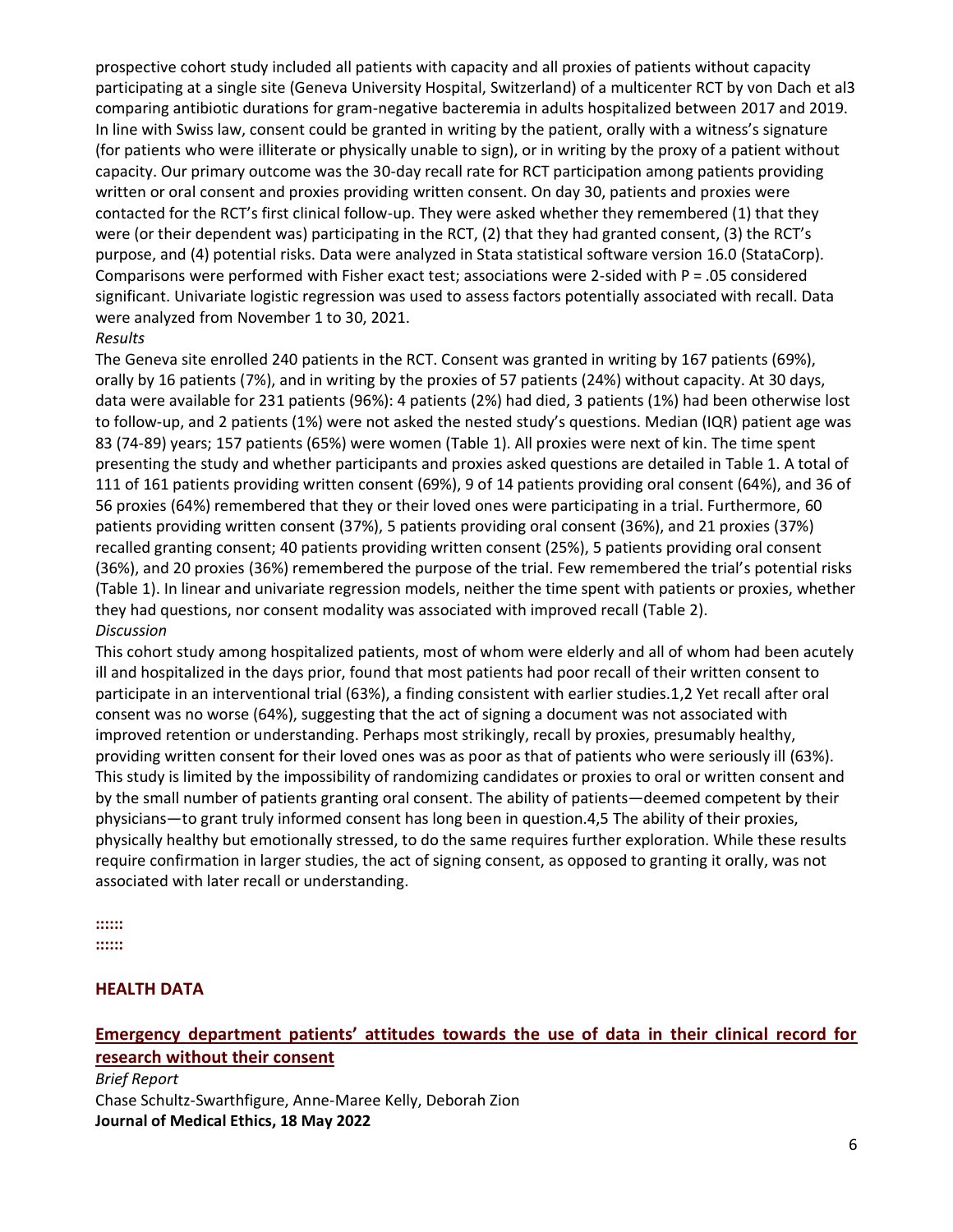# *Abstract*

# *Background*

Health research often uses health information, a subcategory of personal information, collected during clinical encounters. Conditions under which such health information can be used for the secondary purpose of research are set out in state, national and international law. In Australia, consent is required or the relevant conditions for a waiver of consent must be met and approved by a human research ethics committee (HREC). Consent for use of health information for research is rarely sought at an emergency department (ED) presentation. Research often occurs after the index visit and gaining consent can be difficult. Waiver of consent provisions are frequently used, but acceptability of this approach to patients is unclear.

# *Objective*

To identify ED patients' knowledge and attitudes towards the use of health information for research, consent preferences and acceptability of waiver of consent.

## *Methods*

An online, anonymous survey of adult patients attending two large EDs in Melbourne, Australia. *Results* 

103 patients completed the survey. We found that 52% were unaware that health information might be used for research. A majority (77%) felt that HREC approval for use of health information without consent was acceptable. However, 36% would prefer to be contacted regarding consent. *Conclusion* 

These findings suggest a lack of awareness that health information can be used for research and that waiver of consent is acceptable, but not necessarily preferred, in most of the ED patient population. Efforts to increase awareness and provide opportunities to express preferences about health information use for research are needed.

# **[Patient-centered cross-enterprise document sharing and dynamic consent framework using](https://dl.acm.org/doi/abs/10.1145/3528416.3530228)  [consortium blockchain and ciphertext-policy attribute-based encryption](https://dl.acm.org/doi/abs/10.1145/3528416.3530228)**

*Research Article*

Liang Zhang, Haibin Kan, Honglan Huang

**Proceedings of the 19th ACM International Conference on Computing Frontiers, 17 May 2022; pp 58–66** *Abstract*

Patient-centered healthcare data sharing and data usage consent are gaining popularity. Cross-enterprise document sharing (XDS) is the crucial system of sharing personalized healthcare data. Furthermore, dynamic consent is vital to the XDS system, because it respects people's autonomy and achieves recognition of data sovereignty. Because of its transparency, blockchain is a powerful system for managing storage and computing without a trusted third party. Besides, ciphertext-policy attribute-based encryption (CP-ABE) extends public-key encryption by implying access control policies in ciphertexts, making it suitable for protecting the privacy of individual healthcare data in versatile cases. Particularly, we use hospital name, "date" and "department" as attribute strings in the access control policies. Consequently, based on consortium blockchain and CP-ABE, we propose a patient-centered XDS and a dynamic consent framework. Compared with previous related literature, we make the proposed framework consistent with current practices and achieve favorable criteria, such as data confidentiality, data recoverability and time-aware ciphertext. Further, we conduct comprehensive experiments to show the feasibility and practicality.

# **[A Consent Tool for Secondary Use of Biomedical Data](https://pubmed.ncbi.nlm.nih.gov/35575858/)**

Simon Adams, Gausegan Uthayathas, Murat Sariyar **Studies in Health Technology and Informatics, 16 May 2022; 292 pp 107-110** *Abstract*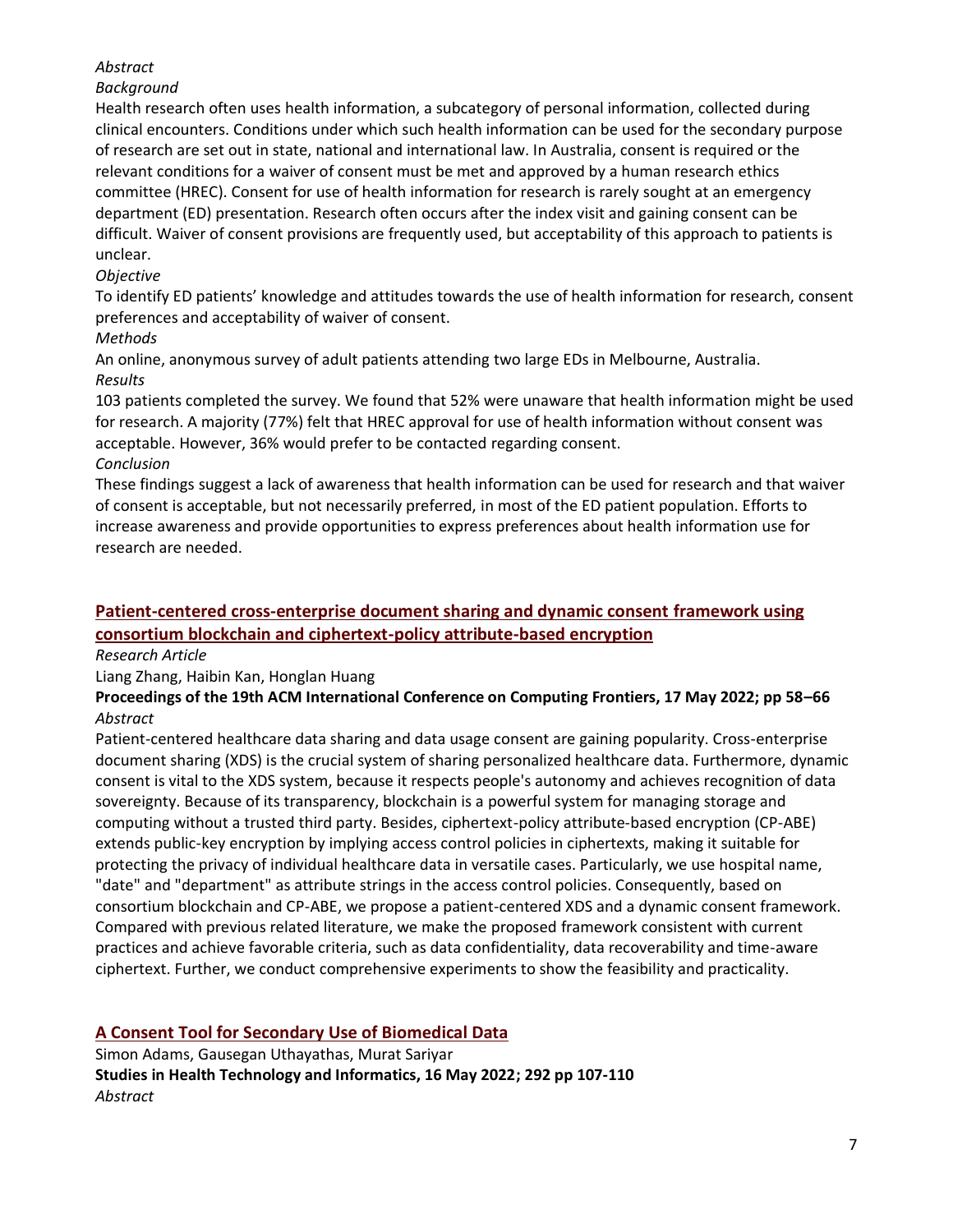To pursue scientific goals with patient data usually requires informed consent from the data subjects. Such a consent constitutes a contract between the research institute and the patient. Several issues must be included in the consent to be valid, for example, how the data is processed and stored as well as specifics of the research questions for which the data is going to be used. Here, we describe the development and the implementation of a user-friendly IT solution that supports the process-oriented obtainment of consents. Current solutions often focus only on the benefits for the researcher. Our solution intends to add value to all participants and to reduce paperwork to a minimum. The consent Tool was evaluated by a usability test using the UEQ Method (User Experience Questionnaire) and received positive feedback - both efficiency and originality were rated above the average UEQ-Benchmark. Nevertheless, the lack of compatibility with the technical infrastructure of the hospital was a significant shortcoming. Hence, although there is a general interest in digitized solutions in the healthcare sector, there are still many hurdles to implement them and roll them out.

**:::::: ::::::**

#### **YOUNG PERSONS**

#### **[Health-related confidentiality and consent among minors: Data on adult perspectives from](https://www.sciencedirect.com/science/article/pii/S2352340922005030)  [Belgium and The Netherlands](https://www.sciencedirect.com/science/article/pii/S2352340922005030)**

David De Coninck, Koen Matthijs. Peter de Winter, Jaan Toelen

**Data in Brief, June 2022; 42**

*Open access*

#### *Abstract*

The data presented in this article provide one of the first large-scale insights on adult preferences for confidentiality and consent with regards to medical decision-making for minors. We collected data on these preferences through 12 hypothetical scenario's that were presented, for which each participant had to indicate if they would (not) follow the minor's preferences. Data regarding family communication, relationship quality, and sociodemographic characteristics were also collected. The data were collected through an online survey in September and October 2020, which yielded responses from 1000 Belgian and 1000 Dutch participants between 35 and 55 years of age. We selected this age range because it increased the chances that they had a child near the age of the fictional minor in the hypothetical cases. These data can be of interest for family researchers and/or health workers who want to explore adults' perceptions regarding confidentiality and consent among minors.

#### **[Getting parental consent when treating children](https://www.nature.com/articles/s41407-022-0922-y)**

*Feature* Rupert Hoppenbrouwers **BDJ Team, 20 May 2022; 9 pp 20–21**

*Excerpt*

When treating young children, it may be necessary to get the authority of someone with parental responsibility. With complex family relationships however, it might not be clear to dental professionals who has parental responsibility, and this can create a dilemma. Here we explain the principles and procedures around parental responsibility when treating younger children…

*Editor's note: BDJ Team is a product of the British Dental Association.*

**:::::: ::::::**

**TECHNOLOGY/OTHER MEDIATION**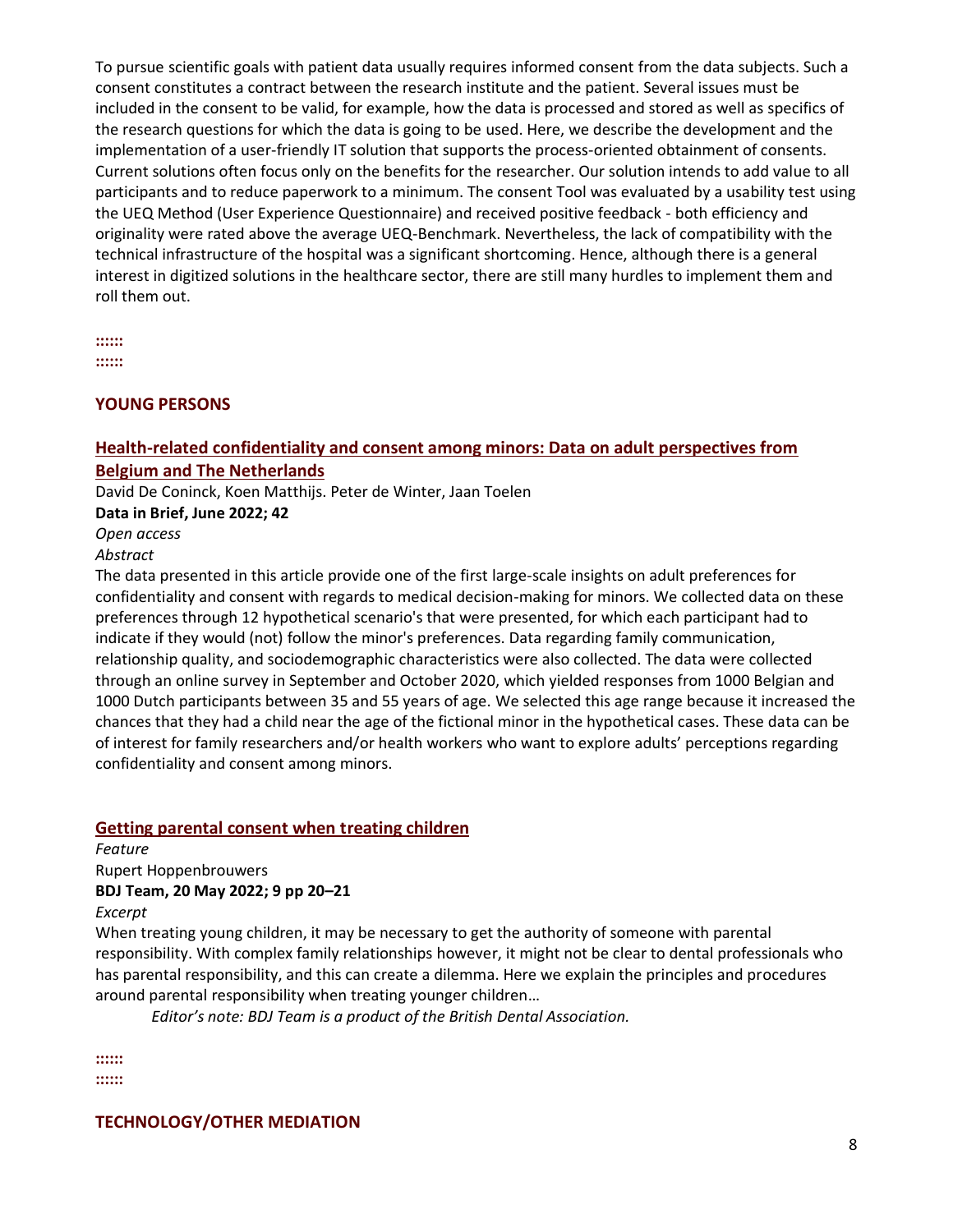# **[Implementation of Surgical Education Video to Burn Patients Before the Informed Consent](https://digital.sandiego.edu/cgi/viewcontent.cgi?article=1201&context=dnp)**

## **[Process](https://digital.sandiego.edu/cgi/viewcontent.cgi?article=1201&context=dnp)**

*Theses and Dissertations* Brian Piatkowski **Doctor of Nursing Practice, 28 May 2022**

*Open Access*

*Abstract*

#### *Purpose*

Before the initiation of this evidence-based Doctor of Nursing Practice (DNP) project, a systematic review of literature set forth by other researchers regarding the informed consent process was done. The literature showed patient satisfaction scores increased, while anxiety decreased regarding surgical procedures after using a multimedia educational tool. The first goal of the project was to determine any gaps in knowledge of the burn surgical patient population. The second goal of the project was to determine gaps in knowledge and comfort levels with providers obtaining informed consent. The third goal was to determine the efficacy of implementing a surgical education video for patients and providers.

#### *Background*

The informed consent process is a daily task for providers with a surgical patient population. In the burn population, informed consent is often presented by an intern or resident physician. Consent is comprised of surgical debridement with a multitude of options for coverage of their wounds. The current state of practice is a verbal overview of all the possible procedures that may be done to the patient's wound(s). Patients often verbalize feeling overwhelmed with the amount of information on the consent and often have questions related to their procedure just before the brief of the operative case.

#### *Methods*

An educational video was developed that detailed the surgical procedure and the potential burn wound coverings. A 3-question survey was given to patients who have already been through the informed consent process. Survey metrics examined knowledge of consent when signed, the satisfaction of verbal explanation, and if a video would increase understanding. The video was given to the same patients to watch. After the video was viewed, those patients were then again surveyed. Providers were also given a 3-question survey before viewing the video. Survey metrics examined comfort of consent, knowledge of procedures, and if the video would increase patient understanding of consent topics. The providers were then surveyed after watching the video.

#### *Results*

Initial post-implementation data shows that patients and providers have increased comfort and knowledge in the informed consent process. Patients show an 80% increase in understanding of consent, a 72% increase in satisfaction with video vs verbal overview, and a 97% increase in satisfaction with material viewed. Provider data shows a 65% increase in the comfort of consent, a 64% increase in knowledge of procedures, and a 97% increase that the video will help patients understand their consent. This shows that this evidence-based project is an improvement from the current standard of practice.

#### *Evaluation*

Implementation of a standardized audio/video teaching method for burn surgical patients is an effective way to increase patient and provider satisfaction regarding the informed consent process. This tool can easily be modified with practice changes for sustainability. Implementing this educational tool is a cost-effective and simple way to educate burn patients before their surgical procedures. There is an overall improvement in patient satisfaction and increased satisfaction in the providers who obtain the consent.

# **[Participant comprehension and perspectives regarding the convenience, security, and satisfaction](https://www.sciencedirect.com/science/article/pii/S2451865422000448#!)  [with teleconsent compared to in-person consent: A parallel-group pilot study among Danish](https://www.sciencedirect.com/science/article/pii/S2451865422000448#!)  [citizens](https://www.sciencedirect.com/science/article/pii/S2451865422000448#!)**

Anne Nyholm Gaarskjær, Meg Duroux, Rasmus Hogreffe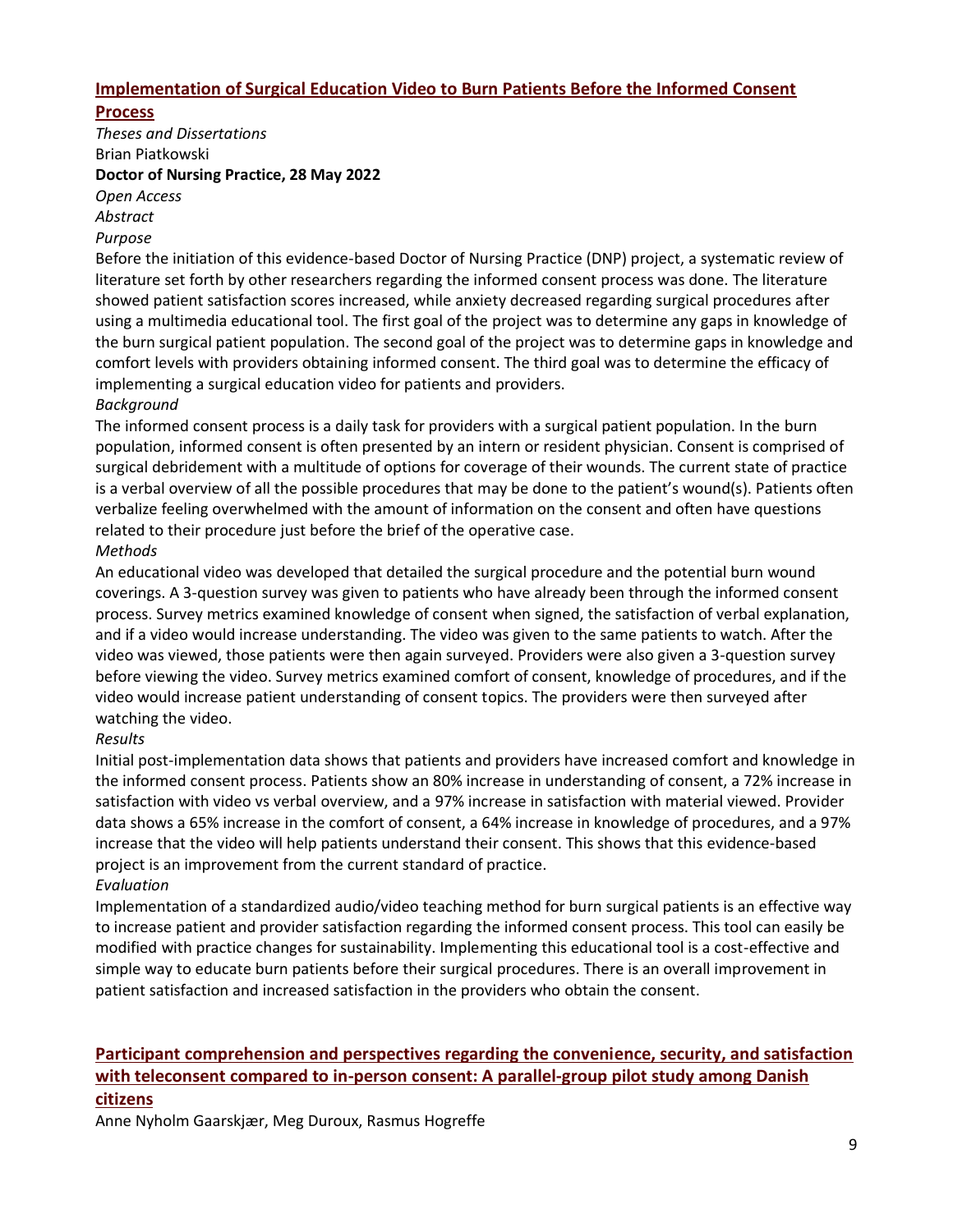#### **Contemporary Clinical Trials Communications, 27 May 2022**

*Abstract*

#### *Background*

Teleconsent via video conferencing enables decentralized trials with remote consent and has the additional benefit of allowing a real-time reaction to potential misunderstandings. However, participant acceptance of and satisfaction with teleconsent versus in-person consent processes are unknown.

#### *Methods*

We conducted a parallel-group pilot study to evaluate participant comprehension and perspectives regarding the convenience, security, and satisfaction with teleconsent compared to in-person consent among Danish citizens for a hypothetical research study.

#### *Results*

There were no statistically significant differences in perceptions of security or satisfaction between teleconsent and in-person consent arms. However, participants viewed teleconsent as more convenient than in-person consent, as no transportation was needed and the process was less time-consuming. Recruitment was also faster in the teleconsent arm, and more people dropped out of the in-person arm, citing difficulties with transportation and time.

#### *Conclusion*

Decentralized clinical trials have been demonstrated to increase recruitment and enrollment rates, improve trial efficiency, and decrease dropout rates and trial delays. We add to this literature by suggesting that patients perceive teleconsent as similar to in-person consent, suggesting this is a feasible and acceptable substitution for in-person consent in multisite, decentralized trials. Future work should include patient perspectives from a larger, more diverse group of participants.

# **[Video-assisted informed consent in a clinical trial of resuscitation of extremely preterm infants:](https://pubmed.ncbi.nlm.nih.gov/35617960/)  [Lessons learned](https://pubmed.ncbi.nlm.nih.gov/35617960/)**

Namrita Jain Odackal, Catherine Grace Caruso, Melissa Klitzman, Mónica Rincón, Bobbi Byrne, Jameel Justin Winter, Gina Petroni, Karen D Fairchild, Jamie B Warren

## **American Journal of Perinatology, 26 May 2022**

*Abstract*

#### *Objective*

Obtaining informed consent for clinical trials is challenging in acute clinical settings. For the VentFirst randomized clinical trial (assisting ventilation during delayed cord clamping for infants <29 weeks' gestation), we created an informational video that sites could choose to use to supplement the standard in-person verbal and written consent. Using a post-consent survey, we sought to describe the impact of the video on subject recruitment, satisfaction with the consent process, and knowledge about the study. *Study design*

#### Descriptive survey-based sub-study.

*Results*

Of the sites participating in the VentFirst trial that obtained IRB approval to allow use of the video to supplement the standard informed consent process, three elected to participate in the survey substudy. From February 2018 to January 2021, 82 women at these three sites were offered the video and completed the post-consent survey. Overall, 73 of these 82 women (89%) consented to participate in the primary study, 78 (95%) indicated the study was explained to them very well or extremely well, and the range of correct answers on 5 knowledge questions about the study was 63%-98%. Forty-six (56%) of the 82 women offered the video chose to watch it. There were no major differences in study participation, satisfaction with the consent process, or knowledge about the study between the women who chose to watch or not watch the video.

*Conclusion*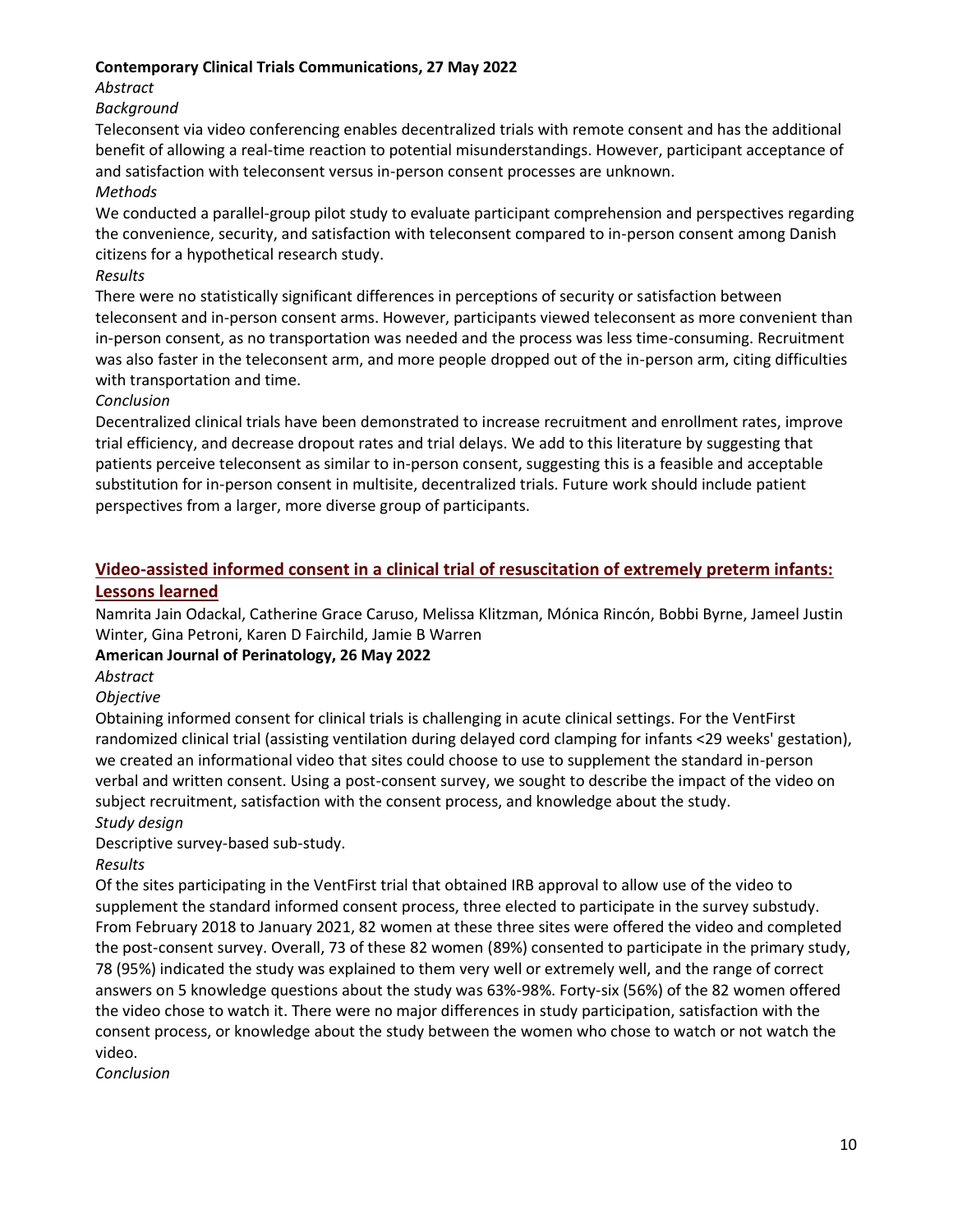Watching an optional video to supplement the standard informed consent process did not have a major impact on outcomes in this small sub-study. The ways in which audiovisual tools might modify the traditional informed consent process deserve further study.

# **Improving comprehension, recall and [attention using multimedia-informed assent among pediatric](https://onlinelibrary.wiley.com/doi/abs/10.1002/pbc.29785)  [oncology patients: A comparative randomized controlled trial](https://onlinelibrary.wiley.com/doi/abs/10.1002/pbc.29785)**

#### *Psychosocial and Supportive Care: Research Article*

Passara Wongthai, Apichat Photia, Chanchai Traivaree, Chalinee Monsereenusorn, Nawachai Lertvivatpong, Khemika Khemakanok Sudnawa, Piya Rujkijyanont

# **Pediatric Blood & Cancer, 25 May 2022**

# *Abstract*

## *Background*

Assent should be obtained in all children involved in research in keeping with their level of maturity. Traditional assent forms contain too much information and are difficult to read. The study aimed to identify an effective tool to enhance children's comprehension during the assent process and focused on those with cancer who are likely more engaged in research involving greater than minimal risk. *Methods*

In all, 116 children with cancer were randomized to receive either a paper-based assent document or a multimedia-based assent document. Open-ended and multiple-choice questions were used to assess comprehension and recall. Time spent on the documents and children's behavior during the assent process was recorded to determine their attention and satisfaction.

# *Results*

Children randomized to a multimedia-based assent document achieved significant higher comprehension and recall assessment scores (p-values <.001). The high score achievement significantly correlated with the child's age with adjusted odds ratio (OR) of 1.90 (p-value <.001; 95% confidence interval [CI]: 1.35–2.66) for comprehension assessment and 1.59 (p-value .001; 95% CI: 1.20–2.12) for recall assessment. Children randomized to a multimedia-based assent document had significant longer time spent on the document (pvalue .001) with less numbers of inattention (p-value <.001) and expressed more signs of enjoyment during the assent process (p-values <.001).

# *Conclusion*

Multimedia-based assent document successfully enhanced comprehension, recall, and attention with more satisfaction compared with a traditional paper-based document among children with cancer. This approach may be considered as an alternative format for children engaging in research involving greater than minimal risk.

# **[Context, Prioritization, and Unexpectedness: Factors Influencing User Attitudes About Infographic](https://www2022.thewebconf.org/PaperFiles/90.pdf)  [and Comic Consent](https://www2022.thewebconf.org/PaperFiles/90.pdf)**

#### Xengie Doan, Annika Selzer, Arianna Rossi, Wilhelmina Maria Botes, Gabriele Lenzini **WWW '22 Companion, 25-29 April 2022; Lyon, France [Virtual Event]**

# *Open Access*

## *Abstract*

Being asked to agree to data disclosure is a ubiquitous experience in digital services - yet it is rare to encounter a well-designed consent experience. Considering the momentum for a European data space where personal information easily flows across organizations, sectors, and nations, solving the thorny issue of "how to get consent right" cannot be postponed any further. In this paper, we describe the first findings from a study based on 24 semi-structured interviews investigating participants' expectations and opinions toward a consent form redesigned as a comic and an infographic in a data-sharing scenario. We found that time, information prioritization, tone, and audience fit are crucial when individuals are invited to disclose their information and the infographic is a better fit in biomedical scenarios.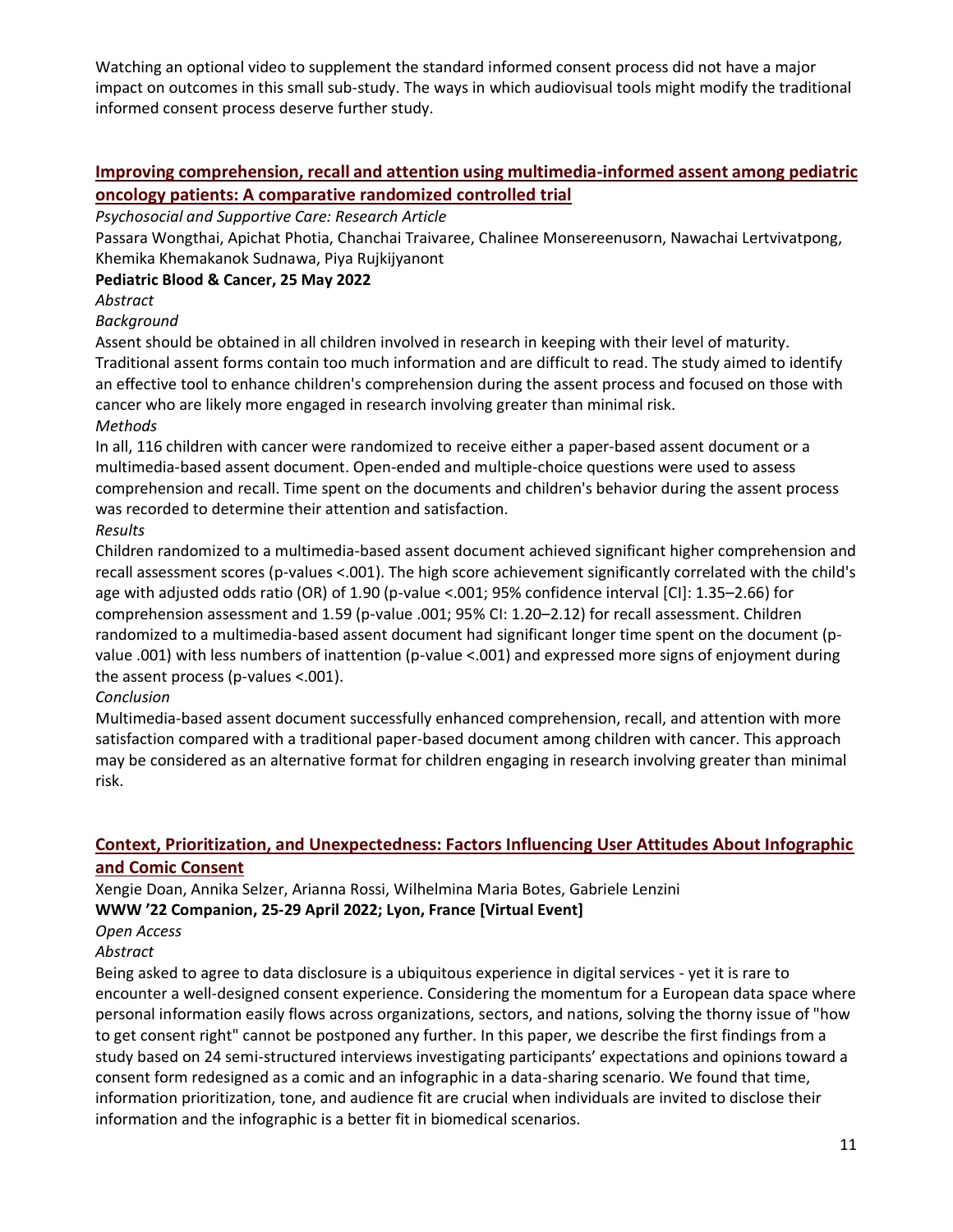# **[Effective Communication of Personalized Risks and Patient Preferences During Surgical Informed](https://humanfactors.jmir.org/2022/2/e29118/)  [Consent Using Data Visualization: Qualitative Semistructured Interview](https://humanfactors.jmir.org/2022/2/e29118/) Study With Patients After [Surgery](https://humanfactors.jmir.org/2022/2/e29118/)**

Undina Gisladottir, Drashko Nakikj, Rashi Jhunjhunwala, Jasmine Panton, Gabriel Brat, Nils Gehlenborg **JMIR Hum Factors, 1 April 2022; 9(2)**

#### *Abstract*

#### *Background*

There is no consensus on which risks to communicate to a prospective surgical patient during informed consent or how. Complicating the process, patient preferences may diverge from clinical assumptions and are often not considered for discussion. Such discrepancies can lead to confusion and resentment, raising the potential for legal action. To overcome these issues, we propose a visual consent tool that incorporates patient preferences and communicates personalized risks to patients using data visualization. We used this platform to identify key effective visual elements to communicate personalized surgical risks. *Objective*

Our main focus is to understand how to best communicate personalized risks using data visualization. To contextualize patient responses to the main question, we examine how patients perceive risks before surgery (research question 1), how suitably the visual consent tool is able to present personalized surgical risks (research question 2), how well our visualizations convey those personalized surgical risks (research question 3), and how the visual consent tool could improve the informed consent process and how it can be used (research question 4).

# *Methods*

We designed a visual consent tool to meet the objectives of our study. To calculate and list personalized surgical risks, we used the American College of Surgeons risk calculator. We created multiple visualization mock-ups using visual elements previously determined to be well-received for risk communication. Semistructured interviews were conducted with patients after surgery, and each of the mock-ups was presented and evaluated independently and in the context of our visual consent tool design. The interviews were transcribed, and thematic analysis was performed to identify major themes. We also applied a quantitative approach to the analysis to assess the prevalence of different perceptions of the visualizations presented in our tool.

## *Results*

In total, 20 patients were interviewed, with a median age of 59 (range 29-87) years. Thematic analysis revealed factors that influenced the perception of risk (the surgical procedure, the cognitive capacity of the patient, and the timing of consent; research question 1); factors that influenced the perceived value of risk visualizations (preference for rare event communication, preference for risk visualization, and usefulness of comparison with the average; research question 3); and perceived usefulness and use cases of the visual consent tool (research questions 2 and 4). Most importantly, we found that patients preferred the visual consent tool to current text-based documents and had no unified preferences for risk visualization. Furthermore, our findings suggest that patient concerns were not often represented in existing risk calculators.

## *Conclusions*

We identified key elements that influence effective visual risk communication in the perioperative setting and pointed out the limitations of the existing calculators in addressing patient concerns. Patient preference is highly variable and should influence choices regarding risk presentation and visualization.

**::::::**

**::::::**

**RIGHTS/LEGAL/LEGISLATIVE**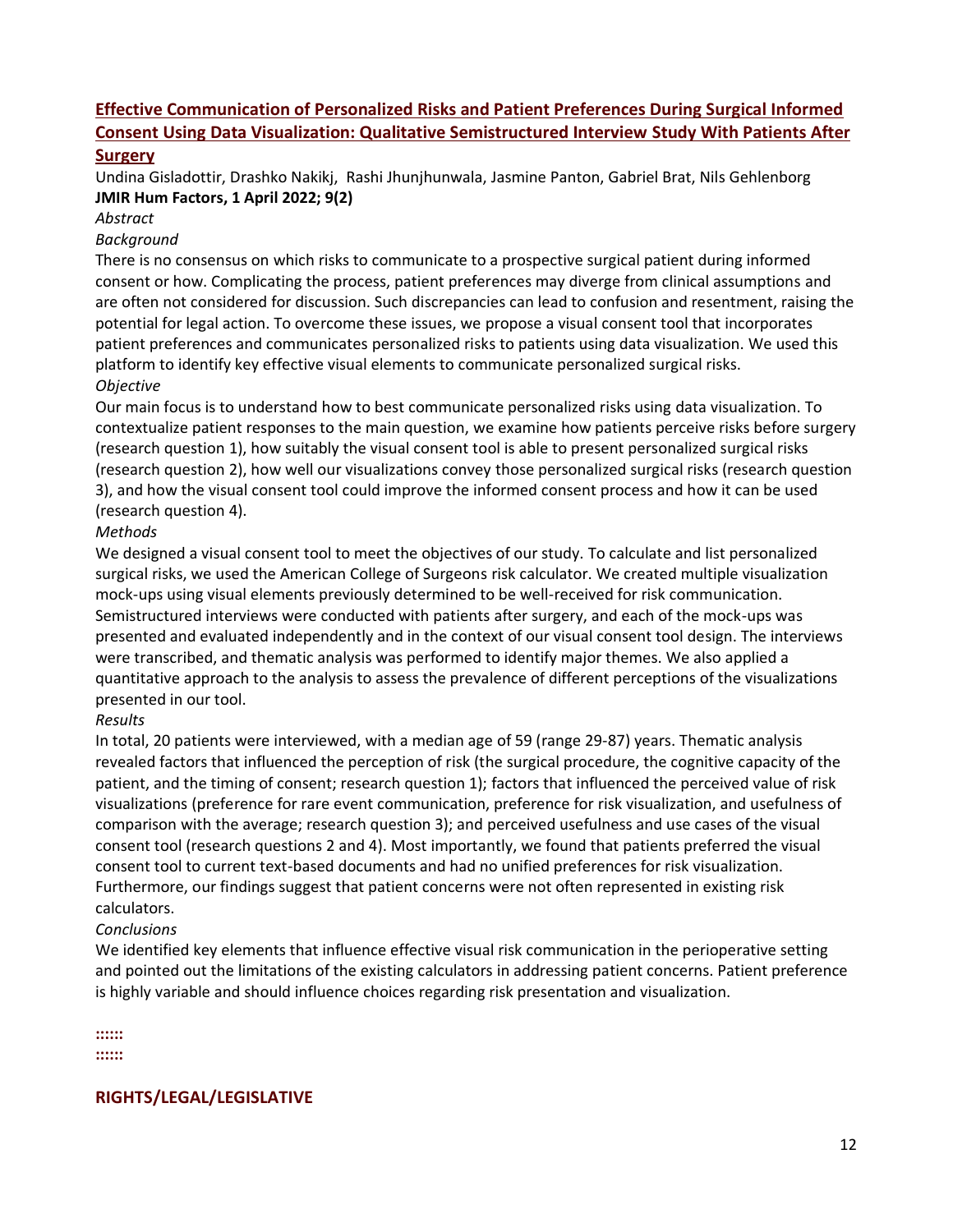# **[Impact of Informed Consent and Education on Care Engagement After Opioid Initiation in the](https://www.dovepress.com/impact-of-informed-consent-and-education-on-care-engagement-after-opio-peer-reviewed-fulltext-article-JPR)  [Veterans Health Administration](https://www.dovepress.com/impact-of-informed-consent-and-education-on-care-engagement-after-opio-peer-reviewed-fulltext-article-JPR)**

#### Tigran Avoundjian, Lara Troszak, Jennifer Cohen, Mary Beth Foglia, Jodie Trafton, Amanda Midboe **Journal of Pain Research, 25 May 2022; 15 pp 1553-1562**

# *Abstract*

# *Objective*

To ensure all patients receiving long-term opioid therapy (LTOT) understand the risks, benefits and treatment alternatives, the Veterans Health Administration (VHA) released a national policy in 2014 to standardize a signature informed consent (SIC) process. We evaluated the impact of this policy on medical follow-up after LTOT initiation, a guideline recommended practice.

# *Methods*

Using VHA administrative data, we identified patients initiating LTOT between May 2013 and May 2016. We used an interrupted time series design to compare the monthly rates of medical follow-up within 30 days and primary care visits within 3 months after LTOT initiation across three periods: 12 months before the policy (Year 1); 12 months after policy release (Year 2); and 12– 24 months after policy release, when the SIC process was mandatory (Year 3).

## *Results*

Among the 409,895 patients who experienced 758,416 LTOT initiations, medical follow-up within 30 days and primary care engagement within 3 months increased by 4% between Year 1 and Year 3. Compared to Year 1, patients in Year 3 were 1.12 times more likely to have any medical follow-up (95% CI: 1.10, 1.13) and 1.13 times more likely to have a primary care visit (95% CI: 1.12, 1.15). Facilities with a greater proportion of patients receiving SIC had increased medical follow-up (RR: 1.04, 95% CI: 1.01, 1.07) and primary care engagement (RR: 1.06, 95% CI: 1.03, 1.10).

## *Conclusion*

The VHA's SIC policy is associated with increased medical follow-up among patients initiating LTOT, which may result in improved patient safety and has implications for other healthcare settings.

# **[The Conceptual Legal Structure of The Patient's Right to Informed Consent](https://brill.com/view/journals/ejhl/aop/article-10.1163-15718093-bja10087/article-10.1163-15718093-bja10087.xml)**

Noelia Martínez-Doallo

## **European Journal of Health Law, 12 May 2022**

## *Abstract*

Informed consent has been inconsistently conceptualised as a right, an immunity or even a power in the hands of the patient, which leaves its legal definition as partially indefinite. From the norms of the CHRB, a legal theory stance and the proposals of celebrated authors — namely, W.N. Hohfeld, H. Kelsen and R. Alexy, I will provide a steady conceptual structure for the subjective legal positions of the parties involved in the healthcare relationship regarding informed consent.

# **[Informed Consent in Pringsewu Regional General Hospital: Legal Evidence Perspective](https://www.aisyah.journalpress.id/index.php/jika/article/view/7140)**

Samino Samino, Agung Aji Perdana, Selamet Kuntoro

## **Jounral Ilmu Kesehatan, 2022; 7(1)**

## *Abstract*

Quality health care is the right of every patient and his family. One of the indicators of quality services is the fulfillment of informed consent in accordance with the laws and regulations. Preliminary studies of several informed consent documents at Pringsewu Hospital found that all of them were not filled out completely. This study aims to analyze informed consent documents from the perspective of legal evidence.The study was conducted at Pringsewu Hospital in July 2021. The research method used a qualitative descriptive analysis approach, with 75 informed consent documents and two informants. How to collect data by reviewing the informed consent document that has been filled in at the hospital medical record installation, by checking the completeness of filling out the informed consent document for the five most types of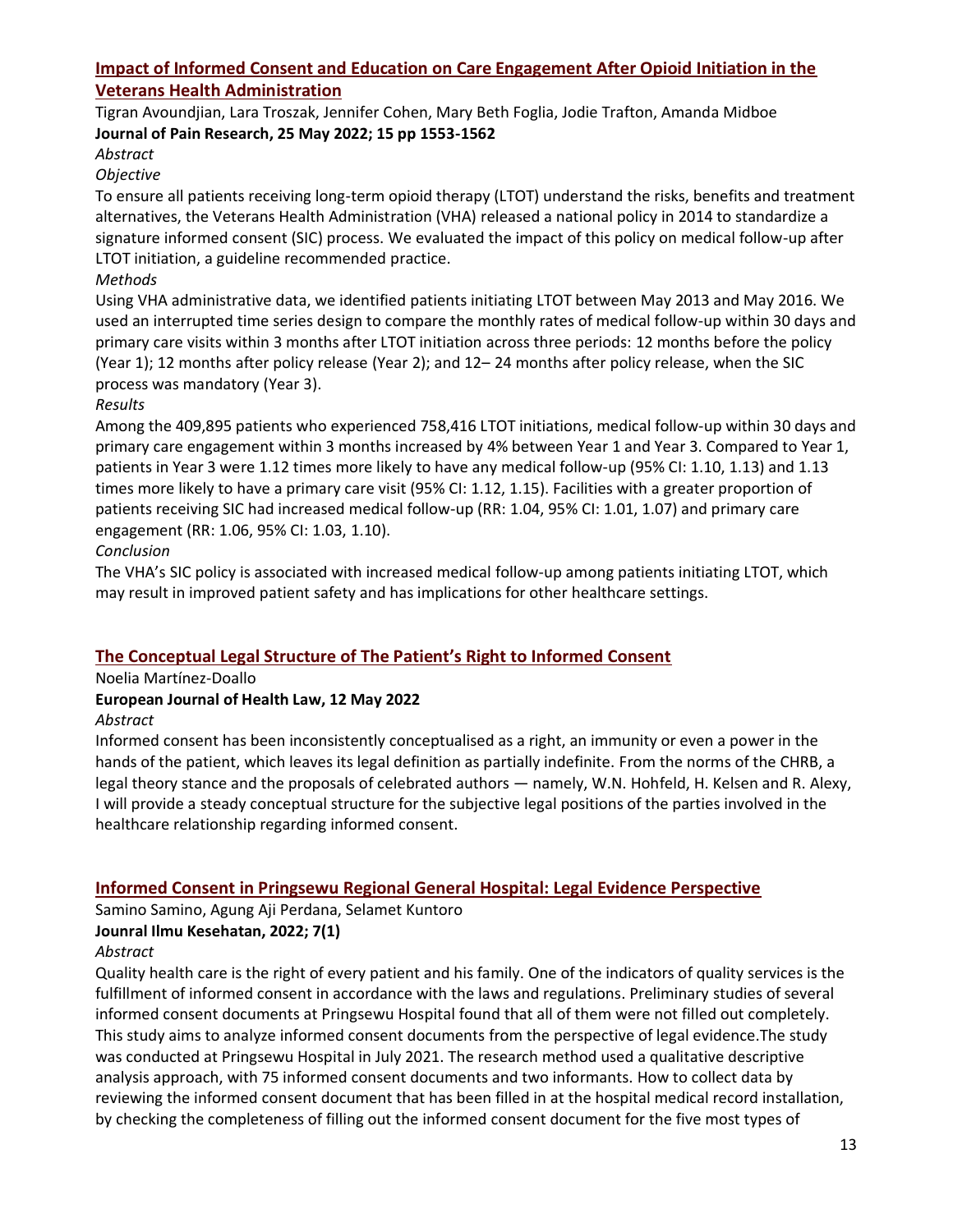actions, and in-depth interviews with the responsible leadership.The results showed that 75 informed consent documents were reviewed, none of which were filled out completely. The five most important indicators were not filled in completely, consecutively: name and signature of witness II, name and signature of witness I, gender of the patient, and gender of the giver of consent. To improve the completeness of filling out documents, the hospital will provide education to doctors, nurses, and administrative staff, as well as strict supervision. It was concluded that incomplete informed consent documents, as legal evidence, were low quality. The hospital leaders should conduct socialization to doctors, nurses and administrative staff regarding the importance of filling out the medical treatment approval form properly and completely.

**::::::**

**::::::**

## **FREE PRIOR INFORMED CONSENT (FPIC)**

# **[The Extraction Industry in Latin America and the Protection of Indigenous Land and Natural](https://repository.uchastings.edu/cgi/viewcontent.cgi?article=3982&context=hastings_law_journal)  [Resource Rights: From Consultation Toward Free, Prior, and Informed Consent](https://repository.uchastings.edu/cgi/viewcontent.cgi?article=3982&context=hastings_law_journal)**

Kylah Staley

**Hastings Law Journal, May 2022; 73(4)**

*Open Access* 

*Abstract*

Resource extraction and exploitation threaten the survival of Indigenous and tribal peoples, who are amongst the most marginalized communities in the world. This is both a human rights issue and an environmental issue. There are around 300 million people that make up Indigenous communities worldwide, the majority of whom live in forests. Furthermore, Indigenous customary lands contain 80% of the world's biodiversity. Traditionally, Indigenous communities have been stewards of their lands, where they regard the land as means for their own physical, spiritual, and cultural survival rather than a commodity to be exploited. The only protection Indigenous Peoples have against resource extraction in international law, under the Indigenous and Tribal Peoples (ILO) Convention 169, is the right to consultation and participation. Effectively, Indigenous communities have limited decision-making power in this context. This narrow protection of Indigenous Peoples' lands and natural resources under ILO Convention 169 is inadequate and informed by a colonial past. For there to be adequate protections of Indigenous Peoples' land and resource rights, Indigenous Peoples must hold actual decision-making power, not just participatory power. Free, prior, and informed consent (FPIC) is the principle and right that is critical to safeguarding Indigenous lands and resources as it is grounded in the foundational right of self-determination. Thus, I argue operationalizing FPIC would provide a comprehensive protection of Indigenous rights by ensuring that affected Indigenous communities (1) design the procedures for obtaining their consent (2) retain negotiating power and (3) actually agree to proposed projects.

# **[Principle of Free, Prior and Informed Consent as a Resolution of Land Conflicts Between Oil Palm](https://scholar.google.com/scholar_url?url=https://www.atlantis-press.com/article/125973372.pdf&hl=en&sa=X&d=6677655545323461823&ei=1T9zYsmdGOaTy9YPvNGB4Ao&scisig=AAGBfm24gbi9Z_vXRR7diP0uLPtrFCFDkQ&oi=scholaralrt&hist=SqhM5vMAAAAJ:13542989930044107291:AAGBfm3_1QBZ3MkNeZuw4aVdW9G22CqaUA&html=&pos=6&folt=kw)  [Plantation Companies and Indigenous Peoples in Kampar Regency](https://scholar.google.com/scholar_url?url=https://www.atlantis-press.com/article/125973372.pdf&hl=en&sa=X&d=6677655545323461823&ei=1T9zYsmdGOaTy9YPvNGB4Ao&scisig=AAGBfm24gbi9Z_vXRR7diP0uLPtrFCFDkQ&oi=scholaralrt&hist=SqhM5vMAAAAJ:13542989930044107291:AAGBfm3_1QBZ3MkNeZuw4aVdW9G22CqaUA&html=&pos=6&folt=kw)**

Rahmad Hendra, Firdaus Firdaus, Samariadi Samariadi

**Advances in Social Science, Education and Humanities Research, 2021; 659**

*Open Access*

*Abstract*

The research was conducted in Bencah Kelubi Village and Subarak Village. In both villages there are oil palm plantation companies. In Subarak Village, oil palm plantation investors implement the principle of free, prior and informed consent (FPIC) at the beginning before the start of investment, while in Bencah Kelubi Village the oil palm plantation companies that make investments do not follow the FPIC principle. The writing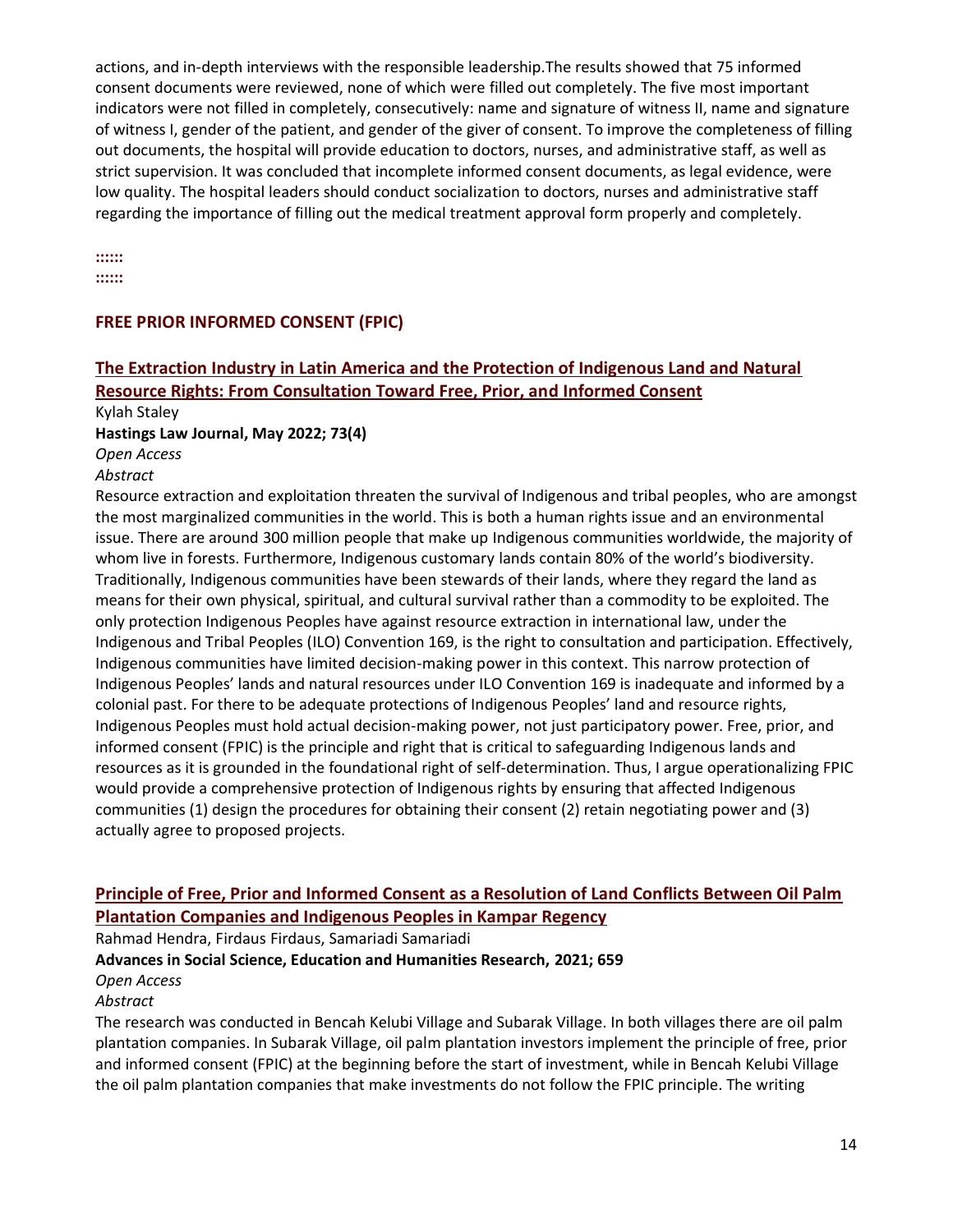method used by the author is descriptive analysis with a qualitative research pattern. The author found that FCPIC is significantly reduces the conflict between oil palm plantation companies and indigenous peoples.

**::::::**

**::::::**

#### **CULTURAL/COUNTRY CONTEXT**

#### **[Ethical obligation and legal requirements: On informed consent practices in Bangladesh](https://onlinelibrary.wiley.com/doi/abs/10.1111/dewb.12356)**

#### *Original Article*

Sonia Mannan, Jobair Alam, K. M. Ashbarul Bari, S. M. A. A. Mamun, Rehnuma Mehzabin Orin **Developing World Bioethics, 19 May 2022** 

#### *Abstract*

Informed consent to medical intervention is fundamental in both ethics and law. But in practice it is often not taken seriously in developing countries. This paper provides an appraisal of informed consent practices in Bangladesh. Following a review of the ethical and legal principles of informed consent, it assesses the degree to which doctors adhere to it in Bangladesh. Based on findings of non-compliance, it then investigates the reasons for such non-compliance through an appraisal of informed consent practices in Bangladesh and provides recommendations aimed at improving such practices. The significance of this paper lies in unveiling the interdependence between the ethical and legal traits of informed consent and their ramifications on strengthening the patient-oriented approach of duty to care.

# **[Understanding of Critical Elements of Informed Consent in Genomic Research: A Case of a](https://journals.sagepub.com/doi/abs/10.1177/15562646221100430)  [Paediatric HIV-TB Research Project in Uganda](https://journals.sagepub.com/doi/abs/10.1177/15562646221100430)**

#### *Research Article*

Francis Anyaka Amayoa, Frederick Nelson Nakwagala, John Barugahare, Ian Guyton Munabi, Erisa Sabakaki Mwaka

# **Journal of Empirical Research on Human Research Ethics, 12 May 2022**

#### *Abstract*

Several studies have reported inadequate comprehension of informed consent for genomic research. This study aimed to assess research participants' understanding of critical elements of informed consent for genomic research. A cross-sectional survey involving 123 parents/caregivers of children participating in a paediatric genomic TB/HIV study was conducted. Only 47.2% of the participants had adequate understanding of consent information. The mean objective (actual) and subjective (perceived) understanding scores were 78.7% and 91.7% respectively. Participants adequately understood most elements of consent however, some elements were poorly understood including foreseeable risks, protection of confidentiality and compensation for research related injury. Overall there was inadequate comprehension of critical elements of informed consent and there was dissonance between actual and perceived comprehension of informed consent.

#### **Awareness of Knowledge, Attitude [and Practices of Medical Students and Surgical](https://www.researchgate.net/profile/Tariq-Hameed-5/publication/359464312_Awareness_of_Knowledge_Attitude_and_Practices_of_Medical_Students_and_Surgical_Trainees_Regarding_Surgical_Informed_Consent_A_Cross-sectional_Multi-centric_Study_from_Northern_India/links/624f1c01ef013420665f3528/Awareness-of-Knowledge-Attitude-and-Practices-of-Medical-Students-and-Surgical-Trainees-Regarding-Surgical-Informed-Consent-A-Cross-sectional-Multi-centric-Study-from-Northern-India.pdf) Trainees [Regarding Surgical Informed Consent: A Cross-sectional Multicentric Study from Northern India](https://www.researchgate.net/profile/Tariq-Hameed-5/publication/359464312_Awareness_of_Knowledge_Attitude_and_Practices_of_Medical_Students_and_Surgical_Trainees_Regarding_Surgical_Informed_Consent_A_Cross-sectional_Multi-centric_Study_from_Northern_India/links/624f1c01ef013420665f3528/Awareness-of-Knowledge-Attitude-and-Practices-of-Medical-Students-and-Surgical-Trainees-Regarding-Surgical-Informed-Consent-A-Cross-sectional-Multi-centric-Study-from-Northern-India.pdf)**

Nishtha Singh, Sudhir Kumar Jain, Tariq Hameed, Kanwal Preet Kochhar, Param Jit, Chandra Bhushan Singh **Asian Journal of Medicine and Health, 22 March 2022; 20(3) pp 25-31**

# *Open Access*

*Abstract* 

#### *Background*

Informed Consent is the cornerstone of modern medical and surgical care. All patients have the right to be involved in decisions about their treatment and care. Obtaining SIC (surgical informed consent) is an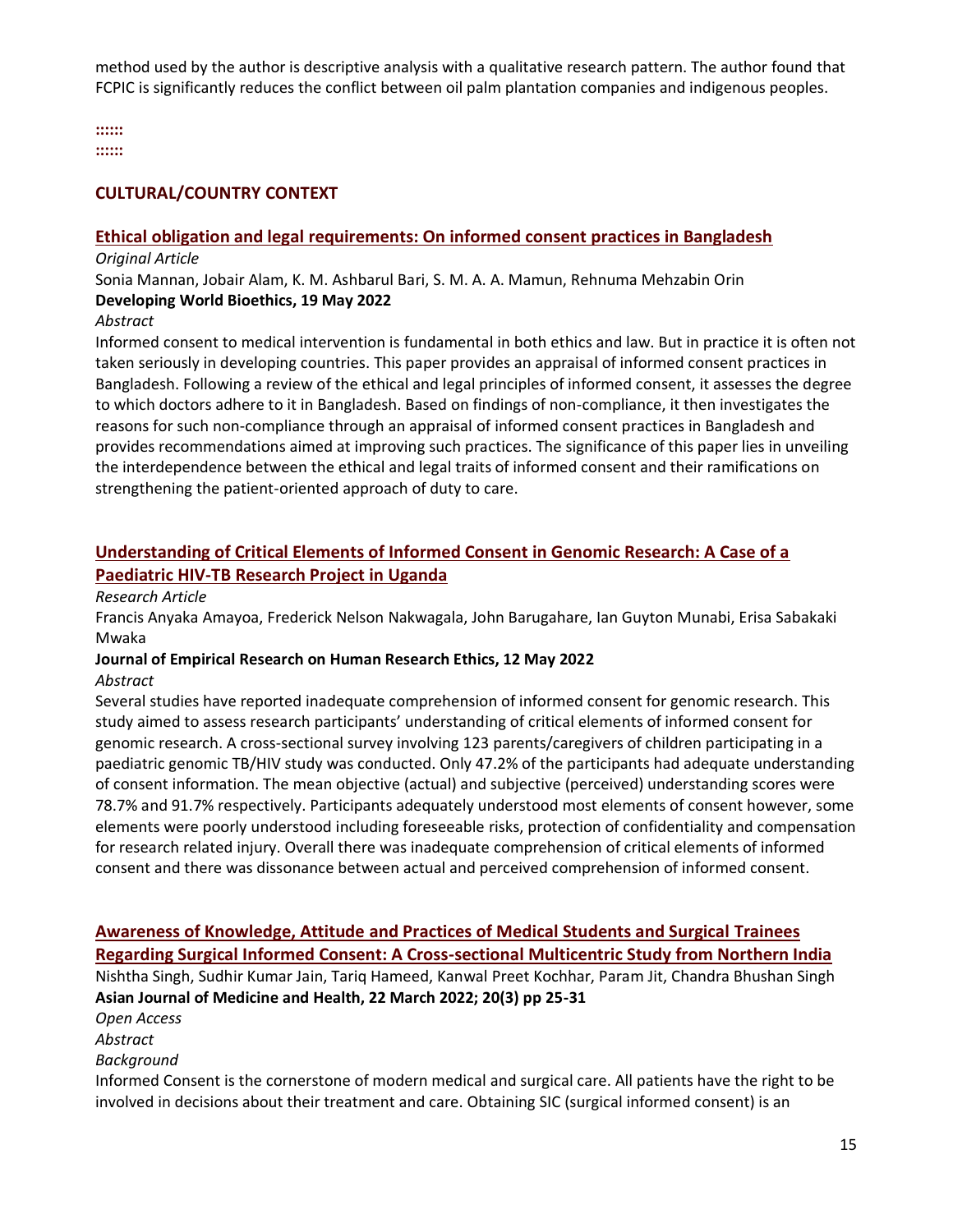important and essential skill that one must acquire in medical training, yet many residents receive very little formal education.

*Methods* 

Multiple choice questionnaire designed and after pretesting circulated on Google formsTM having questions pertaining to knowledge, attitude and practice. Total 463 responses obtained and appropriate statistical tests applied in Microsoft Excel and StataSE.

# *Result*

Knowledge-score remained constant for medical students and trainees, Attitude-score (18.59 to 18.93) and Practice-score (2.30 to 3.62) statistically significant increase in score with clinical exposure was noted. Gender wise difference were in A-score, females scored higher 18.87 and males scored 18.49. For trainee doctors unlike P scores, K and A scores did not increase with experience.

# *Discussion*

Early intervention in undergraduate years and continuous upskilling is the need tobridge the hiatus of doctorpatient relationship. This necessitates scenario and role play based teaching, student teaching patient based learning regarding the SIC.

# *Conclusion*

There is a Knowledge attitude practice gap present not only in undergraduate students but postgraduates residents regarding SIC, for which the current curriculum and the ongoing practical training is insufficient to bridge. Indian curriculum must make amendments to bridge it.

**:::::: ::::::**

# **MEDICAL/SURGICAL**

# **[Evolution of Investigating Informed Assent Discussions about CPR in Seriously Ill Patients](https://www.sciencedirect.com/science/article/pii/S0885392422004808)**

Renee D. Stapleton, Dee W. Ford, Katherine R. Sterba, Nandita R. Nadig, Steven Ades, Anthony L. Back, Shannon S. Carson, Katharine L. Cheung, Janet Ely, Erin K. Kross, Robert C. Macauley, Jennifer M. Maguire, Theodore W. Marcy, Jennifer J. McEntee, Prema R. Menon, Amanda Overstreet, Christine S. Ritchie, Blair Wendlandt, Sara S. Ardren, Michael Balassone, Stephanie Burns, Summer Choudhury, Sandra Diehl, Ellen McCown, Elizabeth L. Nielsen, Sudiptho R. Paul, Colleen Rice, Katherine K. Taylor, Ruth A. Engelberg **Journal of Pain and Symptom Management, June 2022; 63(6) e621-e632**

# *Abstract*

# *Context*

Outcomes after cardiopulmonary resuscitation (CPR) remain poor. We have spent 10 years investigating an "informed assent" (IA) approach to discussing CPR with chronically ill patients/families. IA is a discussion framework whereby patients extremely unlikely to benefit from CPR are informed that unless they disagree, CPR will not be performed because it will not help achieve their goals, thus removing the burden of decisionmaking from the patient/family, while they retain an opportunity to disagree.

*Objectives*

Determine the acceptability and efficacy of IA discussions about CPR with older chronically ill patients/families.

*Methods*

This multi-site research occurred in three stages. Stage I determined acceptability of the intervention through focus groups of patients with advanced COPD or malignancy, family members, and physicians. Stage II was an ambulatory pilot randomized controlled trial (RCT) of the IA discussion. Stage III is an ongoing phase 2 RCT of IA versus attention control in in patients with advanced chronic illness.

# *Results*

Our qualitative work found the IA approach was acceptable to most patients, families, and physicians. The pilot RCT demonstrated feasibility and showed an increase in participants in the intervention group changing from "full code" to "do not resuscitate" within two weeks after the intervention. However, Stages I and II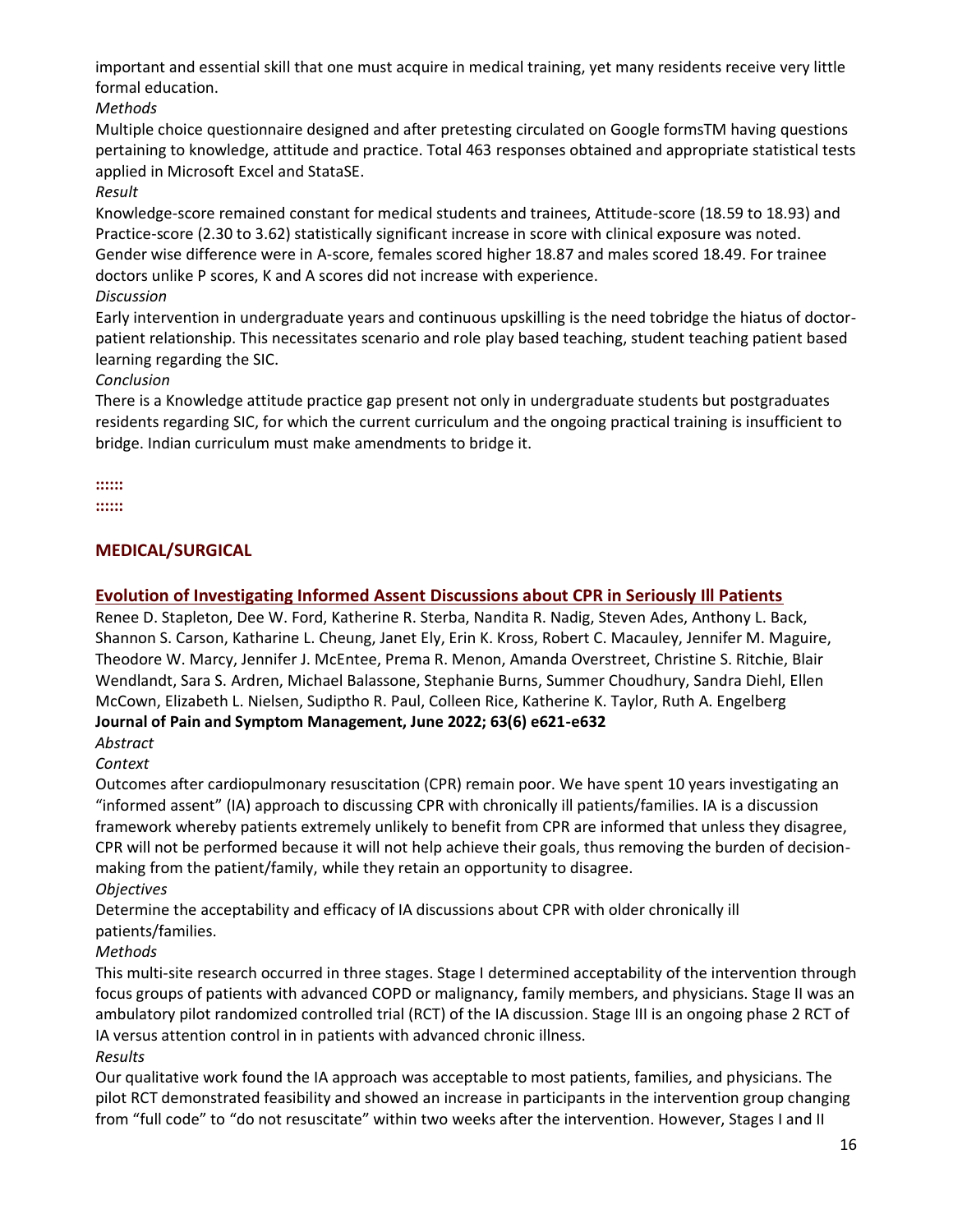found that IA is best suited to inpatients. Our phase 2 RCT in older hospitalized seriously ill patients is ongoing; results are pending.

#### *Conclusions*

IA is a feasible and reasonable approach to CPR discussions in selected patient populations.

## **[Consent in Interventional Radiology](https://journals.sagepub.com/doi/abs/10.1177/08465371221101625)—How Can We Make It Better?**

#### *Review Article*

Tia Forsman, Sara Silberstein, Eric J. Keller

**Canadian Association of Radiologists Journal, 25 May 2022** 

#### *Abstract*

Informed consent is an important part of the clinician-patient relationship. However, studies suggest consent practices tend to be limited in consistency and completeness. This may be particularly challenging for interventional radiology given more limited public awareness and the often fast-paced, dynamic nature of our practices. This article reviews these challenges as well as ideal consent practices and potential approaches to improve consent in interventional radiology.

# **[Development of Shared Decision-Making Training Module for Patients Facing Preference-Sensitive](https://ijic.org/articles/abstract/10.5334/ijic.ICIC21305/)  [Decisions regarding Major Surgical Procedures](https://ijic.org/articles/abstract/10.5334/ijic.ICIC21305/)**

*Poster Abstracts*

Ryan Gainer, Greg Hirsch, Elias Hirsch

## **International Journal of Integrated Care, 16 May 2022**

#### *Abstract*

#### *Introduction*

Studies of surgical decision making demonstrate poor decisional quality, especially patient comprehension and expression of preferences. Shared decision making (SDM), a formalized approach wherein patients are educated about risks, benefits to treatment options, and supported to share personal preferences, has been shown to improve comprehension, reduce decisional conflict, and better align patient expectations with outcome, however multiple systematic reviews have demonstrated almost no sustained uptake of this approach in surgery. The goal of this study is to implement SDM with relevant training aimed at the surgical team with a pre-post design that measures effectiveness through Option-5 scoring of informed-consent interactions.

## *Aims Objectives Theory or Methods*

Five focus groups with patients (n=2) and health care providers (HCPs) (n=3) were carried out to determine barriers and facilitators of SDM and learning preferences for HCPs. Common barriers and facilitators identified in focus groups using thematic analysis were used to develop communication and logistical strategies included in the training. HCP learning preferences identified informed format and presentation style of the training to improve participant engagement. Informed consent discussions were audio recorded and analyzed using Option-5 methodology which comprises a 5 item measure of SDM used to assess the extent to which clinicians involve patients in the decision making process.

#### *Highlights or Results or Key Findings*

Common barriers to SDM identified in thematic analysis included; lack of time during surgeon patient interaction; authoritative imbalance between patients and clinicians; and deficits in patient comprehension. HCPs expressed preferences regarding presentation style and format specifically; synchronous short events with relevant examples. Pre-intervention OPTION-5 scoring (n=40) demonstrated low decisional quality (average score 27/100) with almost no perceptible elicitation or incorporation of patient preferences during consent discussions. Following the training of cardiac surgeons and multidisciplinary team members, 62 more informed consent discussions will be audio-recorded and evaluated using the OPTION-5 scoring metric.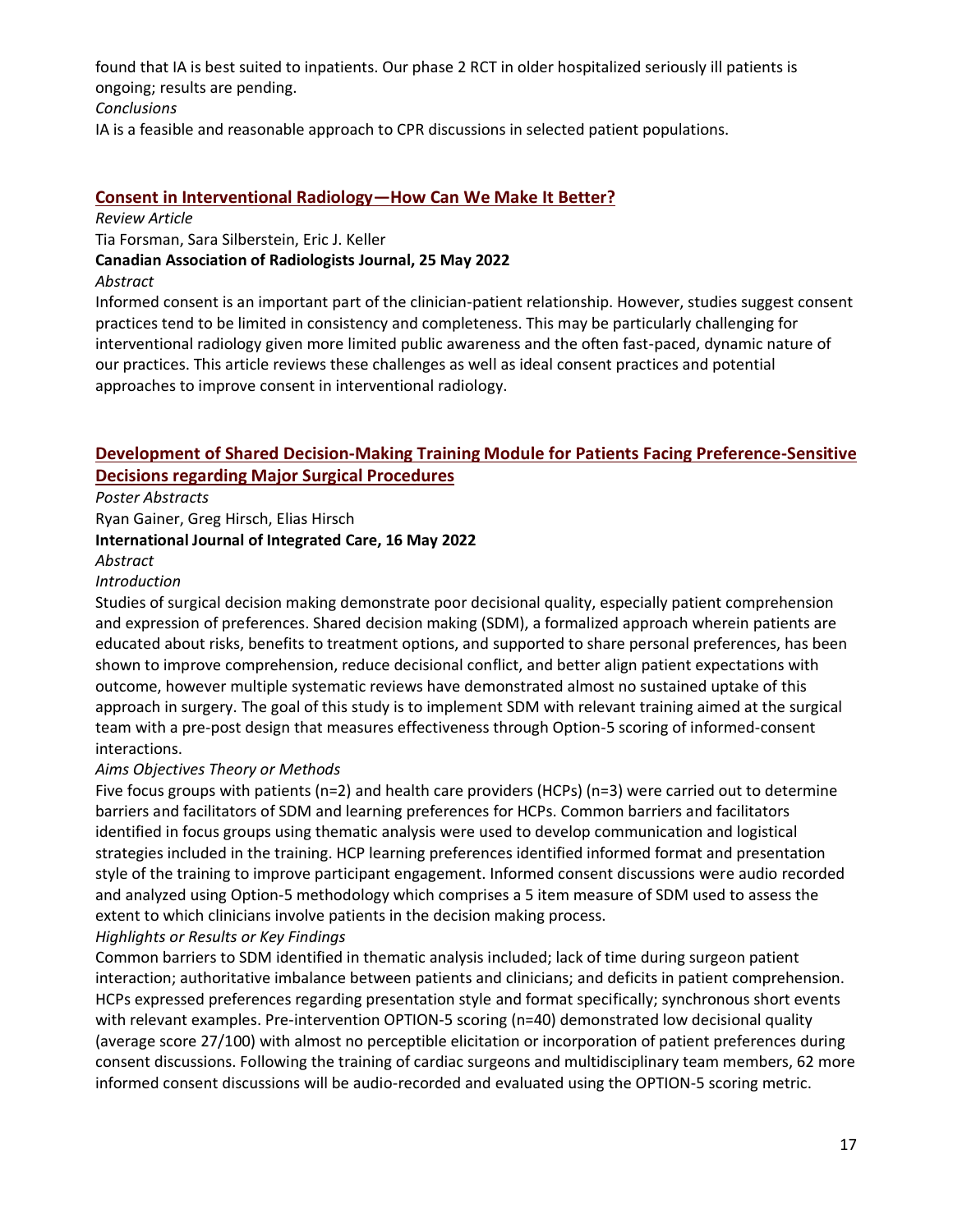OPTION-5 scores before and after training will be compared by item and total score to determine change in informed consent discussion quality.

*Conclusions*

Informed consent in surgery is lacking in SDM approaches. Barriers have been identified and SDM training has been developed with a team based approach in mind. Effectiveness of the training intervention on the improvement of surgical consent discussion quality will be measured using OPTION-5 and if successful broader implementation will

## *Implications for applicability/transferability sustainability and limitations*

Successful implementation of SDM training showing measurable improvement in cardiac surgery informed consent discussion quality will substantiate the implementation of SDM training modules specified for other surgical disciplines as well as subsequent evaluation of long term sustainability of the effects of SDM training.

# **[Barriers to Informed Consent in Interventional Radiology: A Pilot Study](https://www.sciencedirect.com/science/article/abs/pii/S1546084322000487#!)**

Sara Silberstein, Eric J.Keller

# **Journal of Radiology Nursing, 9 May 2022**

*Abstract*

*Background*

Informed consent is a central part of the relationships between patients and interventional radiology teams, but consent practices are variable and limited.

*Purpose*

This study explored consent practices among clinicians and staff in an academic IR department to identify barriers to informed consent.

*Methods*

Systematic interviews were conducted with 17 clinicians and staff about their roles in obtaining informed consent, perceptions of what informed consent and capacity determinations entail, and barriers to patients' understanding of IR procedures.

*Findings*

Results revealed four key barriers to adequate informed consent: limited procedural experience/knowledge by the consenting clinician, unclear division of responsibilities, inconsistent approaches to assessing capacity and surrogate decision making, and wide variation in patients' baseline understandings. *Discussion*

This variation seemed to stem from a lack of shared understanding about consent processes and responsibilities, highlighting an important area for quality improvement in IR that would benefit from a larger multipractice investigation of consent practices.

# **[Poor compliance documenting informed consent in trauma patients with distal radius fractures](https://pubmed.ncbi.nlm.nih.gov/35588267/)  [compared to elective total knee arthroplasty](https://pubmed.ncbi.nlm.nih.gov/35588267/)**

Scott M Bolam, Leigh Munro, Mark Wright

**Royal Australasian College of Surgeons, 4 May 2022**

*Open Access* 

*Abstract*

*Background*

The purpose of this study was (1) to evaluate the adequacy of informed consent documentation in the trauma setting for distal radius fracture surgery compared with the elective setting for total knee arthroplasty (TKA) at a large public hospital and (2) to explore the relevant guidelines in New Zealand relating to consent documentation.

*Methods*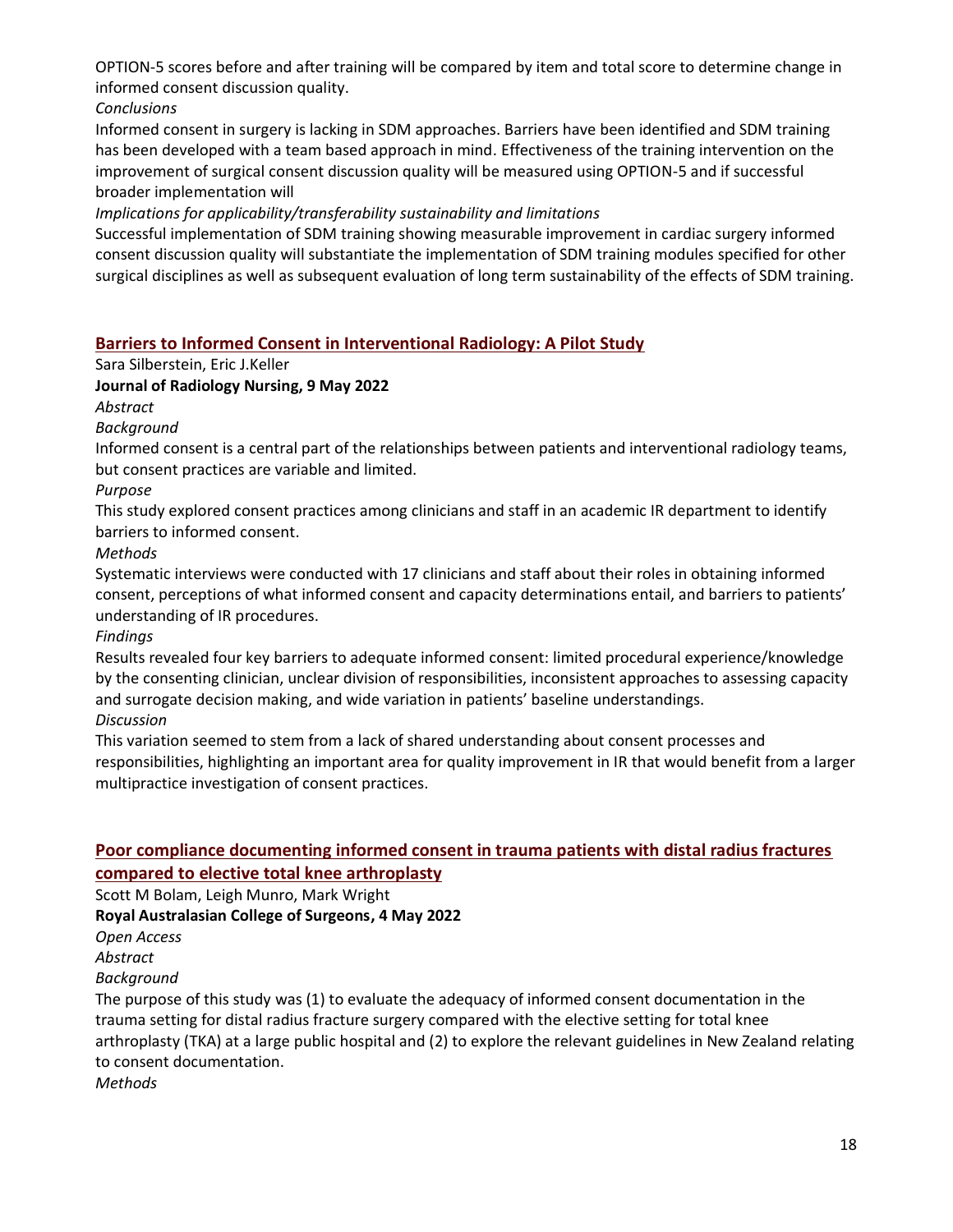Consecutive adult patients (≥16 years) undergoing operations for distal radius fractures and elective TKA over a 12-month period in a single-centre were retrospectively identified. All medical records were reviewed for the risks and complications recorded. The consent form was analysed using the Flesch Reading Ease Score (FRES) and the Simple Measure of Gobbledygook (SMOG) index readability scores. *Results*

A total of 133 patients undergoing 134 operations for 135 distal radius fractures and 239 patients undergoing 247 TKA were included. Specific risks of surgery were recorded significantly less frequently for distal radius fractures than TKA (43.3% versus 78.5%, P < 0.001). Significantly fewer risks were recorded in the trauma setting compared to the elective (2.35 ± 2.98 versus 4.95 ± 3.33, P < 0.001). The readability of the consent form was 40.5 using the FRES and 10.9 using the SMOG index, indicating a university undergraduate level of reading.

## *Conclusions*

This study has shown poor compliance in documenting risks of surgery during the informed consent process in an acute trauma setting compared to elective arthroplasty. Institutions must prioritize improving documentation of informed consent for orthopaedic trauma patients to ensure a patient-centred approach to healthcare.

# **[A Systematic Review on Improving the Family Experience After Consent for Deceased Organ](https://journals.sagepub.com/doi/abs/10.1177/15269248221087429)  [Donation](https://journals.sagepub.com/doi/abs/10.1177/15269248221087429)**

*Review Article*  Sonja Bjelland, Krista Jones **Progress in Transplantation, 2 May 2022** 

# *Abstract*

*Introduction*

The demand for transplanted organs outweighs the supply and intensifies the need to improve care for donor families. Studies have shown inadequate care by hospital staff can increase posttraumatic stress disorder and complicated grief in these families but putting solutions into practice remains slow. *Objective*

This systematic review identified factors that relieve or contribute to distress for deceased organ donor families in the time since the decision to donate. Additionally, it provides insights into potential improvements at public health, educational, and health system levels to address these deficiencies. *Methods*

Search terms included organ don\*, famil\* or relati\*, family-centered, grief, and experience\*. The search covered original research articles, published in English, from 2014 to July 2021. *Results*

Four key themes emerged among the studies. (a) Understanding factors that affect the emotional aftermath can help staff prevent posttraumatic stress disorder and complicated grief. (b) Improving communication by hospital staff includes: avoiding medical jargon, providing adequate audio and visual explanations, and understanding that the next of kin is struggling to comprehend the tragedy and the information they are being told. (c) End-of-life care such as memory making, bringing in palliative care resources, and parting ceremonies can assist with familial coping as well as staff interactions. (d) Families want more support in the months and years after the donation decision.

## *Discussion*

Changes at multiple levels can improve the quality of care for families whose relative gave the gift of life, but more research and translation into practice are needed.

## **[Consent: risk assessment, risk communication and shared decision making](https://www.sciencedirect.com/science/article/abs/pii/S0263931922000497)**

Jayne M. Sewell, Catherine Rimmer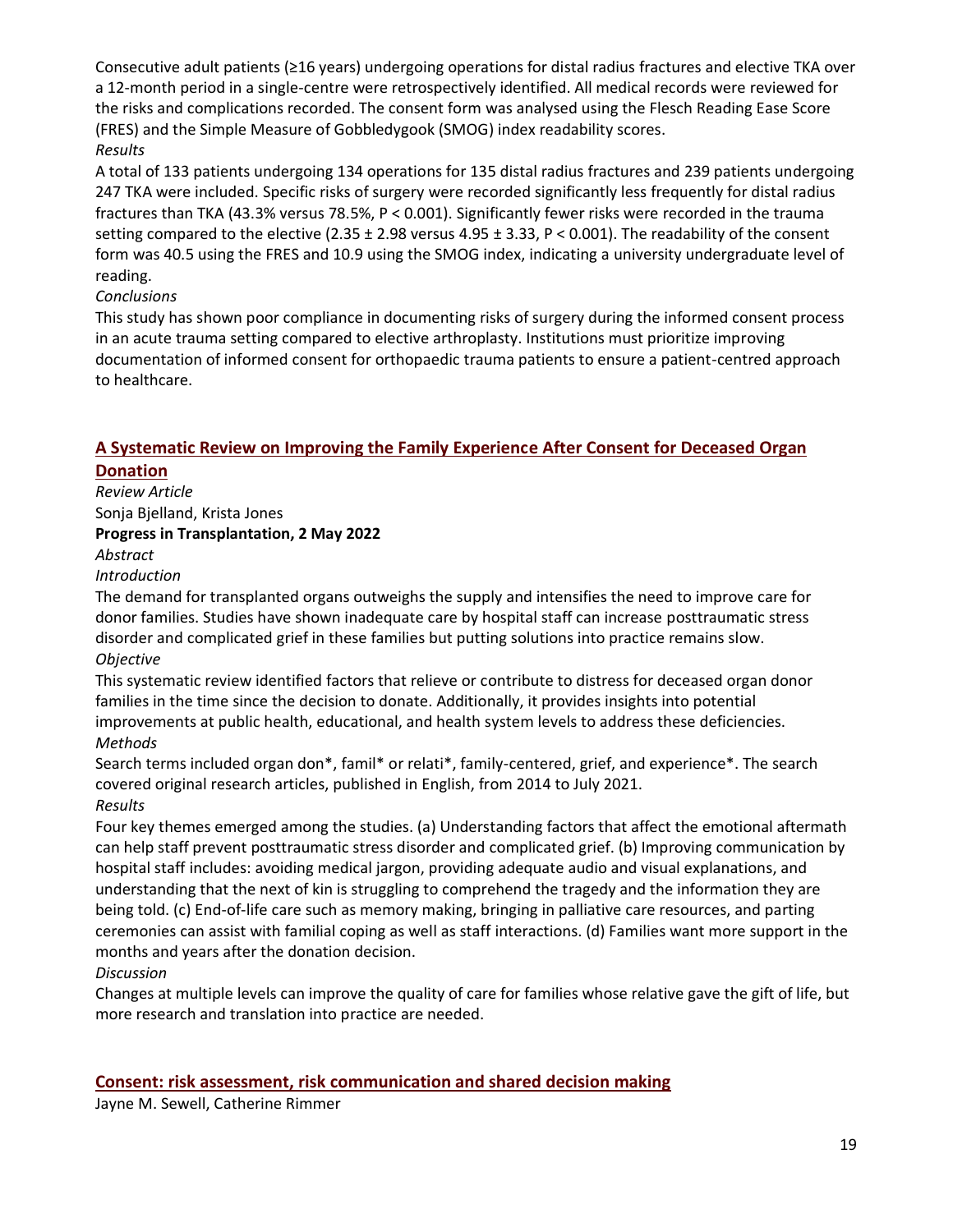#### **Surgery (Oxford), 30 April 2022**

#### *Abstract*

The consent process is the foundation of the modern doctor–patient relationship, and can present a challenge to doctors. The consent process can be complex, and often involves the interaction of many different factors, including ethical and legal considerations. A shared decision-making process allows for full consideration of the treatment options available, and takes into account individual patient's concerns and preferences. Ensuring that the patient is fully informed requires a thorough understanding of the risks of an intervention for that particular patient; therefore, individualized risk assessment is of fundamental importance. Using a combination of individual patient information, formalized investigations, and population data, gives the most complete assessment of risk. Communicating that risk information to patients is key, and the doctor should always use clear language and avoid bias. The use of visual aids and information leaflets, and the avoidance of vague language and complex statistical terms, will help the patient to develop a more complete understanding of the risks they face.

## **[An Ethical Defense of a Mandated Choice Consent Procedure for Deceased Organ Donation](https://link.springer.com/article/10.1007/s41649-022-00206-5)**

*Original Paper* Xavier Symons, Billy Poulden **Asian Bioethics Review, 29 April 2022** *Open Access Abstract* Organ transplant shortages are ubiquitous in healthcare systems around the world. In response, several commentators have argued for the adoption of an opt-out policy for organ transplantation, whereby individuals would by default be registered as organ donors unless they informed authorities of their desire to opt-out. This may potentially lead to an increase in donation rates. An opt-out system, however, presumes consent even when it is evident that a significant minority are resistant to organ donation. In this article, we defend a mandated choice framework for consent to deceased organ donation. A mandated choice

framework, coupled with good public education, would likely increase donation rates. More importantly, however, a mandated choice framework would respect the autonomous preferences of people who do not wish to donate. We focus in particular on the Australian healthcare context, and consider how a mandated choice system could function as an ethical means to increase the organ donation rate in Australia. We make the novel proposal that all individuals who vote at an Australian federal election be required to state their organ donation preferences when voting.

# **[Patient Experience of Informed Consent for Diagnostic Coronary Angiogram and Follow-On](https://pure.hud.ac.uk/en/publications/patient-experience-of-informed-consent-for-diagnostic-coronary-an)**

# **[Treatments: A Research Brief](https://pure.hud.ac.uk/en/publications/patient-experience-of-informed-consent-for-diagnostic-coronary-an)**

Diane L. Carroll, Howard T Blanchard, Felicity Astin **Journal British Journal of Cardiac Nursing, 25 April 2022** *Abstract*

#### *Background/Aims*

Coronary angiography requires a complex informed consent process, a legal and ethical requirement before treatment, which may allow percutaneous coronary intervention (PCI) to be completed as a continuation of a coronary angiography. Patients are routinely consented for both interventions, but over a quarter will only receive diagnostic angiogram. Therefore, the specific aim of this study is to describe patients' demography, views and understanding of the informed consent process, in patients who gave informed consent for coronary angiography and same setting PCI but were found to be ineligible for same setting PCI. *Methods*

A descriptive cross sectional survey design was used to explore these patients' views. Participants completed a 36-item survey on the day after diagnostic coronary angiography.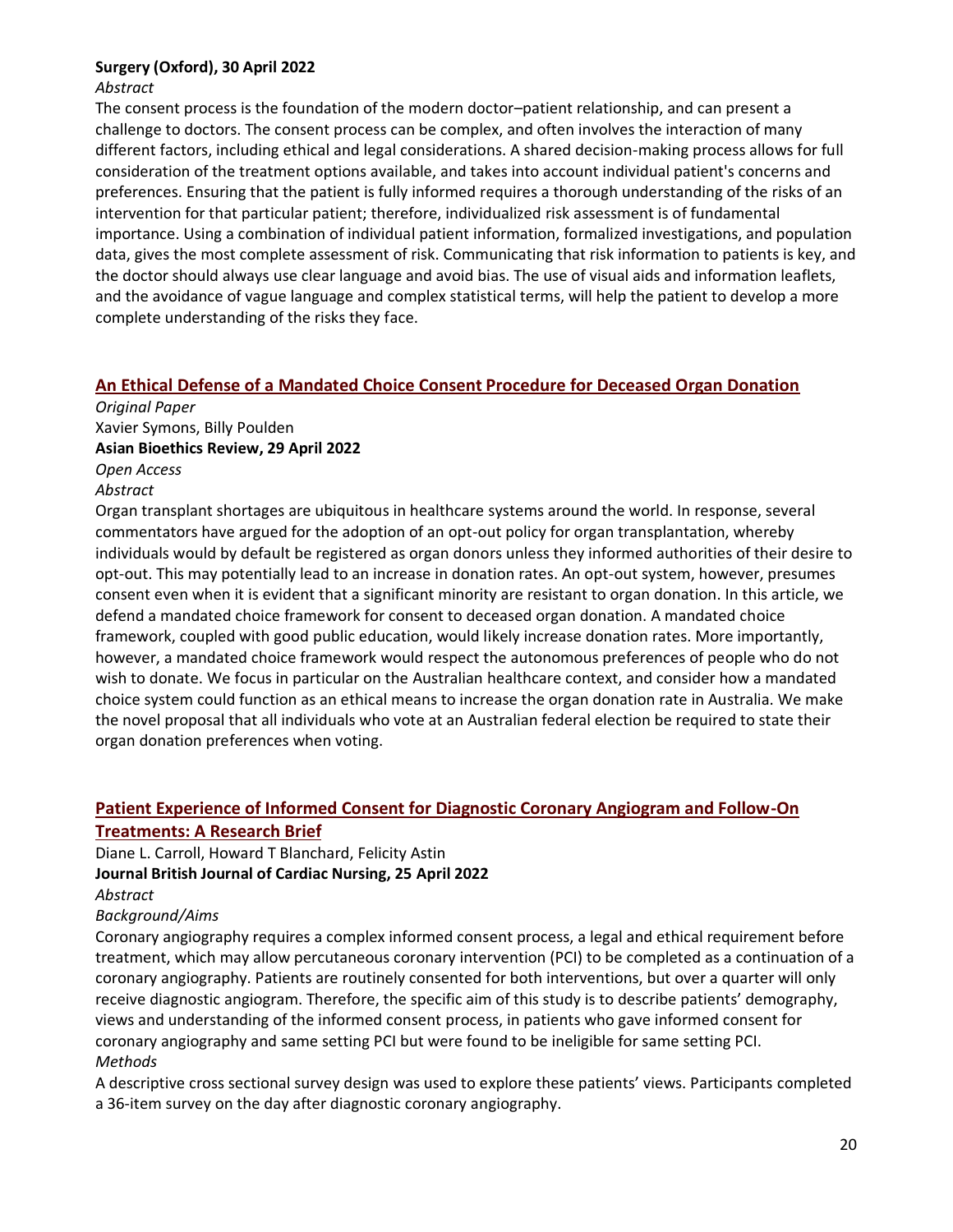#### *Results*

Data was collected from a convenience sample of 62 subjects, 73% male, 68% college educated, 40% working with a mean age of 68.4 (11.4) years. Women reported; greater difficulty in recalling treatment information (p<.03) found discussions about alternative treatments more confusing (p<.02), and the disclosure of comprehensive risk information a deterrent to consent 2 for treatment (p<.02), when compared to men. Higher levels of education were associated with greater preference for information and involvement in treatment decisions (p<.002).

## *Conclusions*

Patients who participate in an informed consent for diagnostic coronary angiography with, or without, a same-setting PCI need clear comprehensive information on alternatives. Recognizing patient's need for information is an opportunity for nursing to provide individualized explanation and reinforcement of the information provided during informed consent

**:::::: ::::::**

# **GENERAL/OTHER**

# **[Information Provision for Informed Consent Procedures in Psychological Research under the](https://psyarxiv.com/znb9m)  [GDPR: A Practical Guide](https://psyarxiv.com/znb9m)**

Dara Hallinan, Franziska Boehm, Annika Külpmann, Malte Elson

## **The Society for the Improvement of Psychological Science; GDPR and Consent Forms in Psychological Research, 18 May 2022**

#### *Open Access*

#### *Abstract*

Psychological research often involves the collection and processing of personal data from human research participants, and there is a norm that informed consent should be obtained before such research can go ahead. The European General Data Protection Regulation (GDPR) applies, in principle, to psychological research. It elaborates a range of conditions concerning the forms of information which should be communicated to research participants whenever personal data are collected from them, in order that they might be considered to be 'informed'. There is reason to believe, however, that the information required by the GDPR may not always be provided in consent materials. This may – at least in part – be due to the fact that psychological researchers are not aware of the exact requirements. This tutorial thus aims to provide general practical guidance to psychological researchers allowing them to understand which forms of information must be provided to research subjects in consent materials according to the GDPR.

# **[Without their Consent: Handling Legacy Collections and Anatomy Teaching Specimens Acquired](https://faseb.onlinelibrary.wiley.com/doi/abs/10.1096/fasebj.2022.36.S1.0I623)  [without Informed Consent](https://faseb.onlinelibrary.wiley.com/doi/abs/10.1096/fasebj.2022.36.S1.0I623)**

Pamela L. Geller

## **Federation of American Societies for Experimental Biology, 13 May 2022; 36(1)**

*Open Access*

#### *Abstract*

Legacy collections have proven invaluable for teaching students about anatomy and standard methods. It is safe to presume, however, that ancient and historic decedents never consented to their inclusion in collections or use as pedagogical tools. A utilitarian position—that the use of these human remains serves a higher scientific purpose—becomes even harder to justify when educators acknowledge the historic necropolitical projects and suffering that underpinned the formation of legacy collections. How then to proceed scholastically with such affective and politically charged human remains?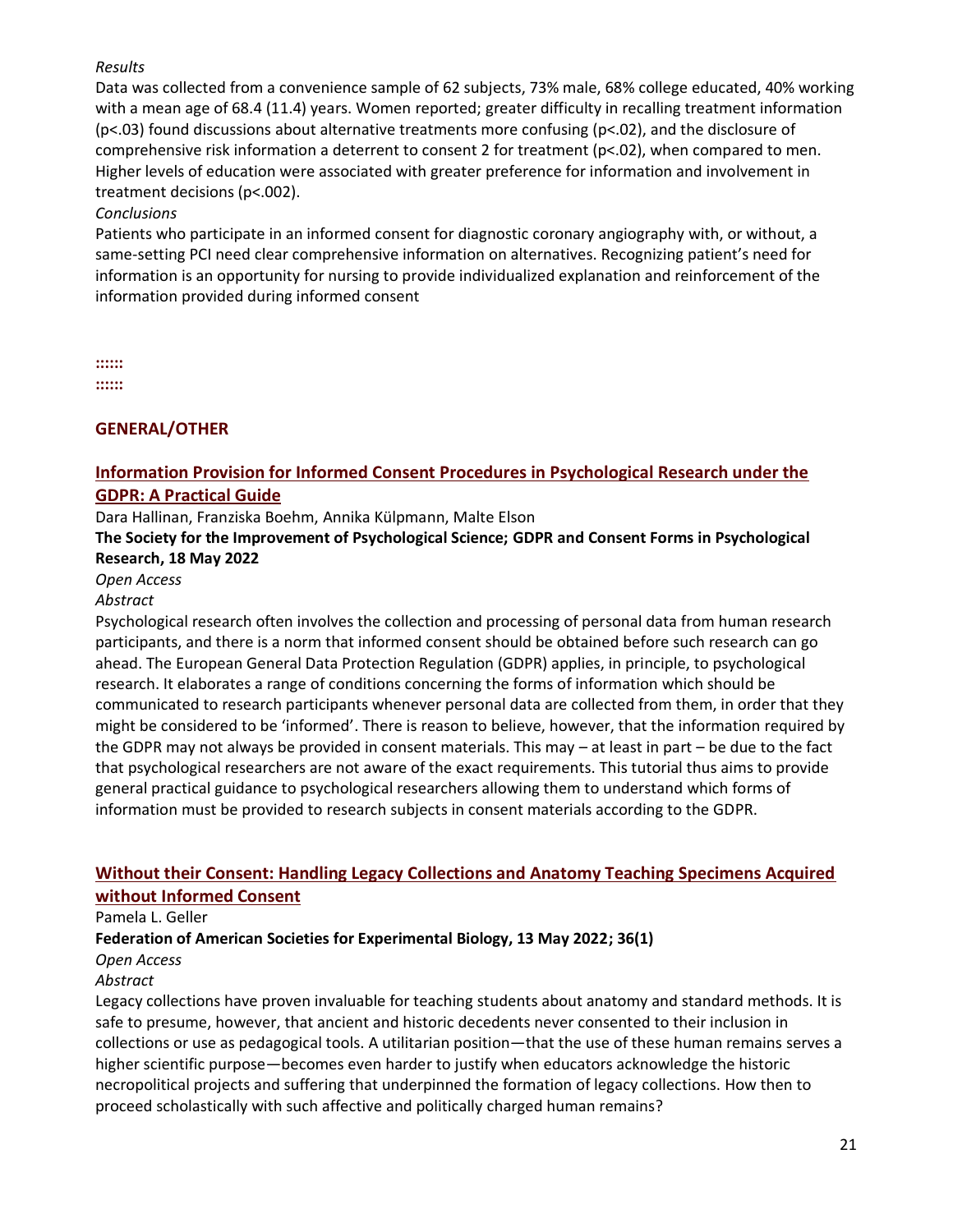As a complex case study, I consider the Samuel G. Morton Crania Collection. To instruct the medical students who populated his anatomy classes, the Philadelphia physician amassed over 900 crania from 1830 to 1851. After Morton's death, the Academy of Natural Sciences purchased the collection, where it was all but forgotten. Almost a century later, in 1966, it came under the stewardship of the Penn Museum, its pedagogical purpose resurrected. While Stephen Jay Gould drew attention to the scientific racism of Morton's research, it was not until the passage of the Native American Graves Protection and Repatriation Act of 1990 that ethical deliberations began in earnest. Here I continue these trains of thought with a discussion of the Afro-Cuban crania in the Morton Collection.

 Morton acquired these decedents from his Cuban colleague Dr. José Rodriguez Cisneros in 1840. The latter designated them "negros bozales," an indicator of their enslaved status and African origins; additional information about tribe and country was not provided. In summer 2020, in the wake of the murder of George Floyd and the racial justice protests his death catalyzed, these skulls erupted into the public consciousness. There were calls to "Return Them All." I regard this response as well intentioned but also reactionary and unnuanced. To determine if sustained use is viable where consent is inadequate, for this case and more generally, I bring to the fore two concepts: the agentive corpse and ontological insecurity. Both concepts require educators and researchers to culturally contextualize human remains, as well as attend to the dynamic meanings attached to them—by past communities and their living descendants. With this knowledge in hand, I make some tentative recommendations about the fate of these controversial and highly sensitive human remains.

#### **['If we don't have consent, we need to have beneficence': Requiring beneficence in nonconsensual](https://onlinelibrary.wiley.com/doi/pdf/10.1111/bioe.13043)**

#### **[neurocorrection](https://onlinelibrary.wiley.com/doi/pdf/10.1111/bioe.13043)**

Emma Dore‐Horgan

# **Bioethics, 8 April 2022**

#### *Abstract*

Neurointerventions—interventions that cause direct physical, chemical or biological effects on the brain—are sometimes administered to criminal offenders for the purpose of reducing their recidivism risk and promoting their rehabilitation more generally. Ethical debate on this practice (henceforth called 'neurocorrection') has focused on the issue of consent, with some authors defending a consent requirement in neurocorrection and others rejecting this. In this paper, I align with the view that consent might not always be necessary for permissible neurocorrective use, but introduce a qualification I argue ought to inform our ethical and legal analysis of neurocorrection if we are to administer neurocorrectives nonconsensually. I maintain our use of nonconsensual neurocorrection should be constrained by a beneficence requirement that it should be limited to neurocorrectives that can be expected to benefit those required to undergo them; and my argument is that a beneficence requirement is necessary in order to safeguard against offender abuse. I highlight how we afford a heightened protective role to beneficence in other instances of biomedical intervention where consent is absent or in doubt; and I argue a beneficence requirement is also necessary in the correctional context because alternative candidate protections would provide insufficiently strong safeguards on their own. I then consider whether requiring beneficence in nonconsensual neurocorrection would (a) be incompatible with penal theory, (b) be objectionably paternalistic, or (c) foreclose many fruitful avenues of crime control. I argue in each case that it would not.

#### **[Is true informed consent achievable?](https://journals.macewan.ca/muse/article/view/2254)**

#### Miya Matz

#### **MacEwan University Student eJournal, 6 May 2022; 6(1)**

#### *Abstract*

Imagine you have just found out that a loved one, such as a parent, sibling, or close friend, suffers from a rare and deadly genetic disorder. There are currently no successful mainstream treatments for this disorder. However, the doctor mentions a highly experimental treatment that would involve removing bone marrow